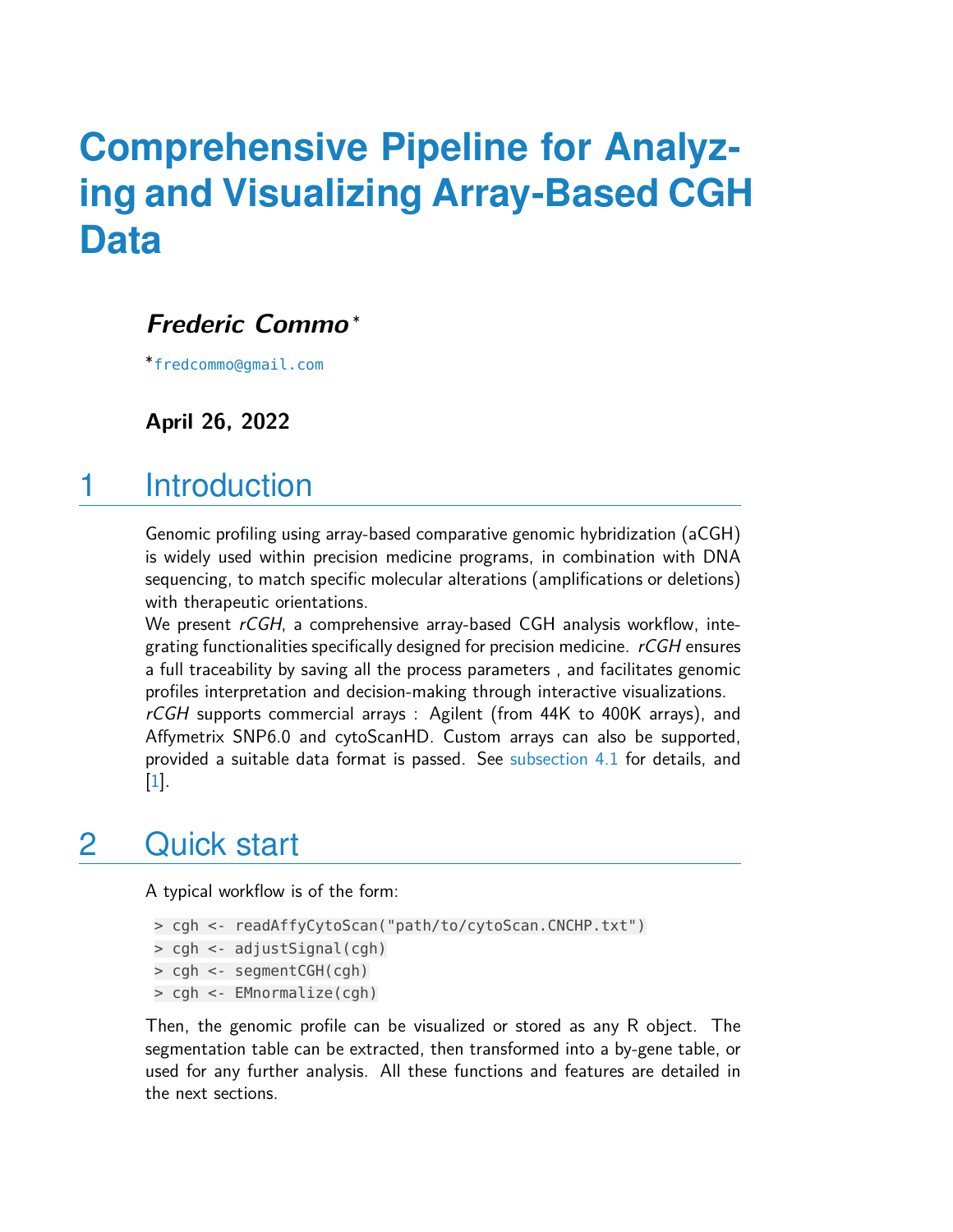## 3 *rCGH* object structure

In order to store (or update) data, sample information, and the workflow parameters all along a genomic profile analysis process, rCGH objects are structured as follow:

- info: the sample information.
- cnSet: the full by-probe dataset.
- param: the workflow parameters, for traceability.
- segTable: the segmentation data.

All these slots are accessible through specific functions, as described in the next sections.

Notice that  $rCGH$  is a superclass designed for calling common methods. Depending on the type of array and the read functions used, the resulting objects will be assigned to classes rCGH-Agilent, rCGH-SNP6, rCGH-cytoScan, or rCGH-generic. These classes inherit from the superclass, and allow arrayspecific pre-parametrizations.

rCGH-generic is a particular class, not dedicated to a specific platform. The associated readGeneric read function allows the creation of a rCGH object from custom arrays, provided the data contains mandatory columns, as described in the next section.

## 4 *rCGH* functions

<span id="page-1-0"></span>rCGH provides functions for each of the analysis steps, from reading files to visualizing genomic profiles. Several get functions allow the user to get access to specific results and workflow parameters, saved and stored at each step.

### 4.1 Reading files

#### 4.1.1 Commercial arrays

Agilent Feature Exraction files (from 44K to 400K arrays), and Affymetrix SNP6.0 and cytoScanHD data are supported.

To keep more flexibility, Affymetrix CEL files have to be first read using ChAS or Affymetrix Power Tools (APT) [\[2\]](#page-22-1), and then exported as cychp.txt or cnchp.txt files. Notice that cnchp.txt files contain Allelic differences, that allow the loss of heterozygosity (LOH) to be estimated, while cychp.txt files do not.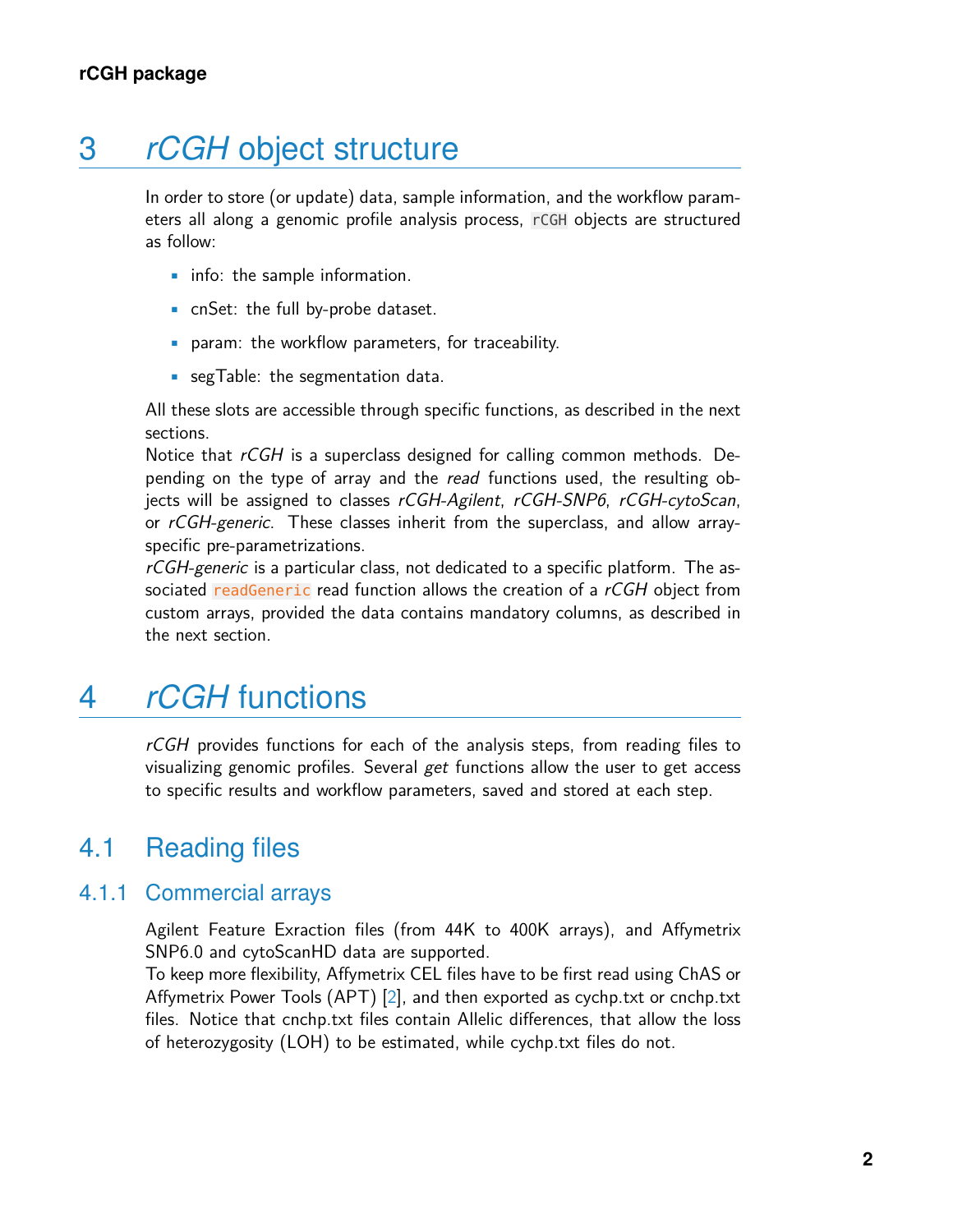Due to specific files structures, and since preambles may be missing (depending on ChAS and APT versions),  $rGCH$  provides specific read/build-object functions:

- readAgilent(): 44K to 400K FE (.txt) files.
- readAffySNP6(): cychp, cnchp and probeset (.txt) files, exported from SNP6.0 CEL, through ChAS or APT.
- readAffyCytoScan(): cychp, cnchp and probeset (.txt) files, exported from CytoScanHD CEL, through ChAS or APT.

Notice that these read functions have a genome, which allow the user to specify what genome build to use with the current array. The supported genome builds are hg18, hg19 (default) and hg38. This value is stored, then used in the plot functions.

#### 4.1.2 Custom arrays

Custom arrays can be read using readGeneric(), which leads to construct an object of class rCGH-generic. Data as to be provided as a text file, with the following mandatory information.

Mandatory columns for custom arrays:

- ProbeName: Character strings. Typicaly the probe ids.
- ChrNum: numeric. The chromosome numbers. In case Chr X and Y are used and named as " $X''$  and " $Y''$ , these notations will be converted into "23" and "24", respectively.
- ChrStart: numeric. The chromosomal probe locations.
- Log2Ratio: numeric. The corresponding Log2Ratios.

Each of the read functions take the file's path as the unique mandatory argument. Other optional arguments allow the user to save supplementary information: sampleName, labName:

```
> library(rCGH)
> filePath <- system.file("extdata",
+ "Affy_cytoScan.cyhd.CN5.CNCHP.txt.bz2",
+ package = "rCGH")
> cgh <- readAffyCytoScan(filePath, sampleName = "CSc-Example",
+ labName = "myLab")
```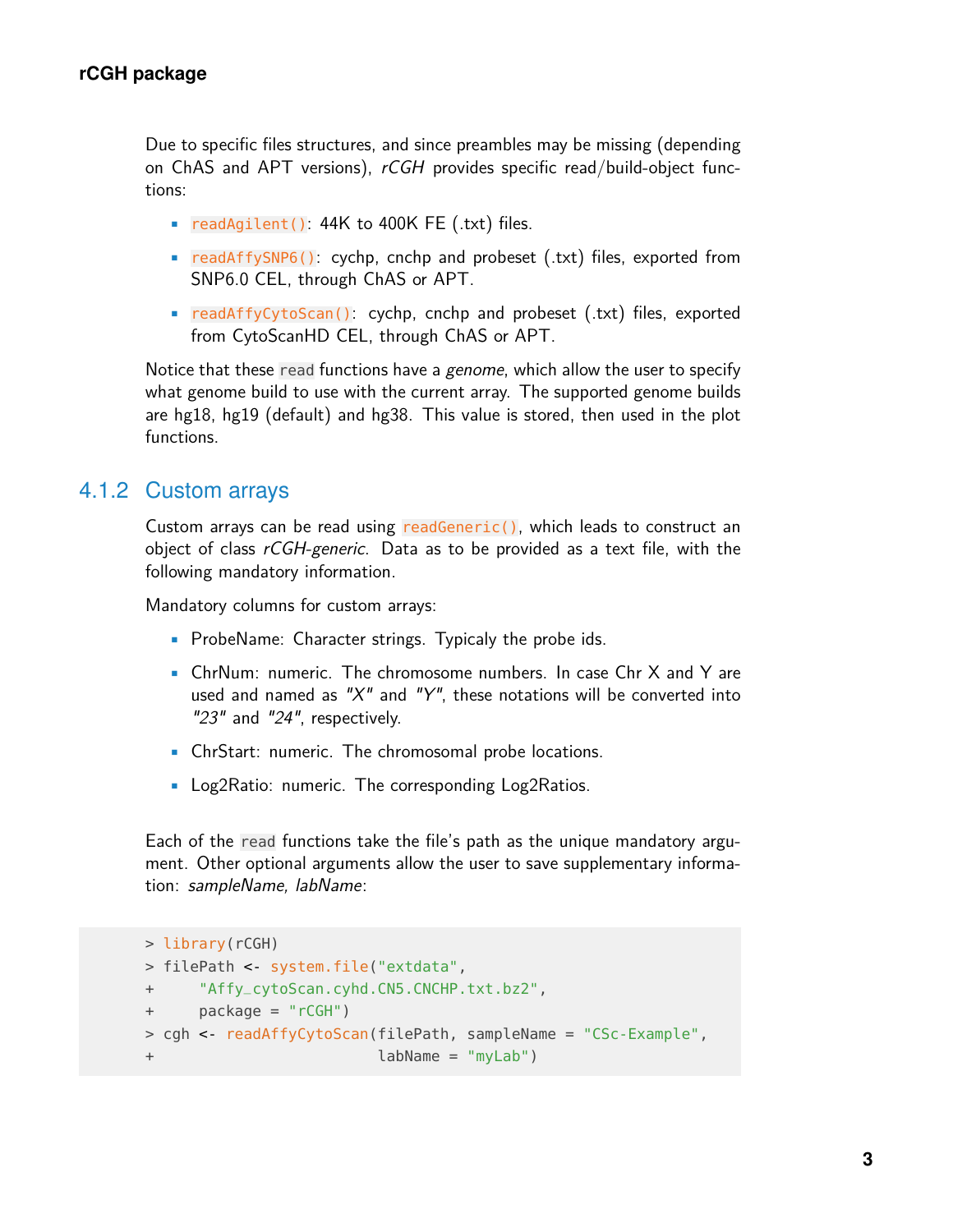#### **rCGH package**

> cgh

|                  | info                                 |
|------------------|--------------------------------------|
| fileName         | Affy_cytoScan.cyhd.CN5.CNCHP.txt.bz2 |
| sampleName       | CSc-Example                          |
| labName          | myLab                                |
| analysisDate     | 2022-04-26                           |
| usedProbes       | snp                                  |
| genome           | hg19                                 |
| ploidy           | 2                                    |
| platform         | CytoScanHD_Array                     |
| barCode          | @52082500958167113016424803602715    |
| gridName         | CytoScanHD_Array.na33.annot.db       |
| scanDate         | 2015-01-22                           |
| programVersion   | 5.0.0                                |
| gridGenomicBuild | hg19/GRCh37                          |
| reference        | CytoScanHD_Array.na33.r1.REF_MODEL   |
| rCGH_version     | 1,26,0                               |

In complement, any kind of useful annotation (logical, string or numeric) can be added, with setInfo():

> setInfo(cgh, "item1") <- 35 > setInfo(cgh, "item2") <- TRUE > setInfo(cgh, "item3") <- "someComment"

At any time, the full (or specific) annotations stored can be accessed:

> getInfo(cgh)

|              | info                                 |
|--------------|--------------------------------------|
| fileName     | Affy_cytoScan.cyhd.CN5.CNCHP.txt.bz2 |
| sampleName   | CSc-Example                          |
| labName      | myLab                                |
| analysisDate | $2022 - 04 - 26$                     |
| usedProbes   | snp                                  |
| genome       | hg19                                 |
| ploidy       |                                      |
| platform     | CytoScanHD_Array                     |
| barCode      | @52082500958167113016424803602715    |
| gridName     | CytoScanHD_Array.na33.annot.db       |
|              |                                      |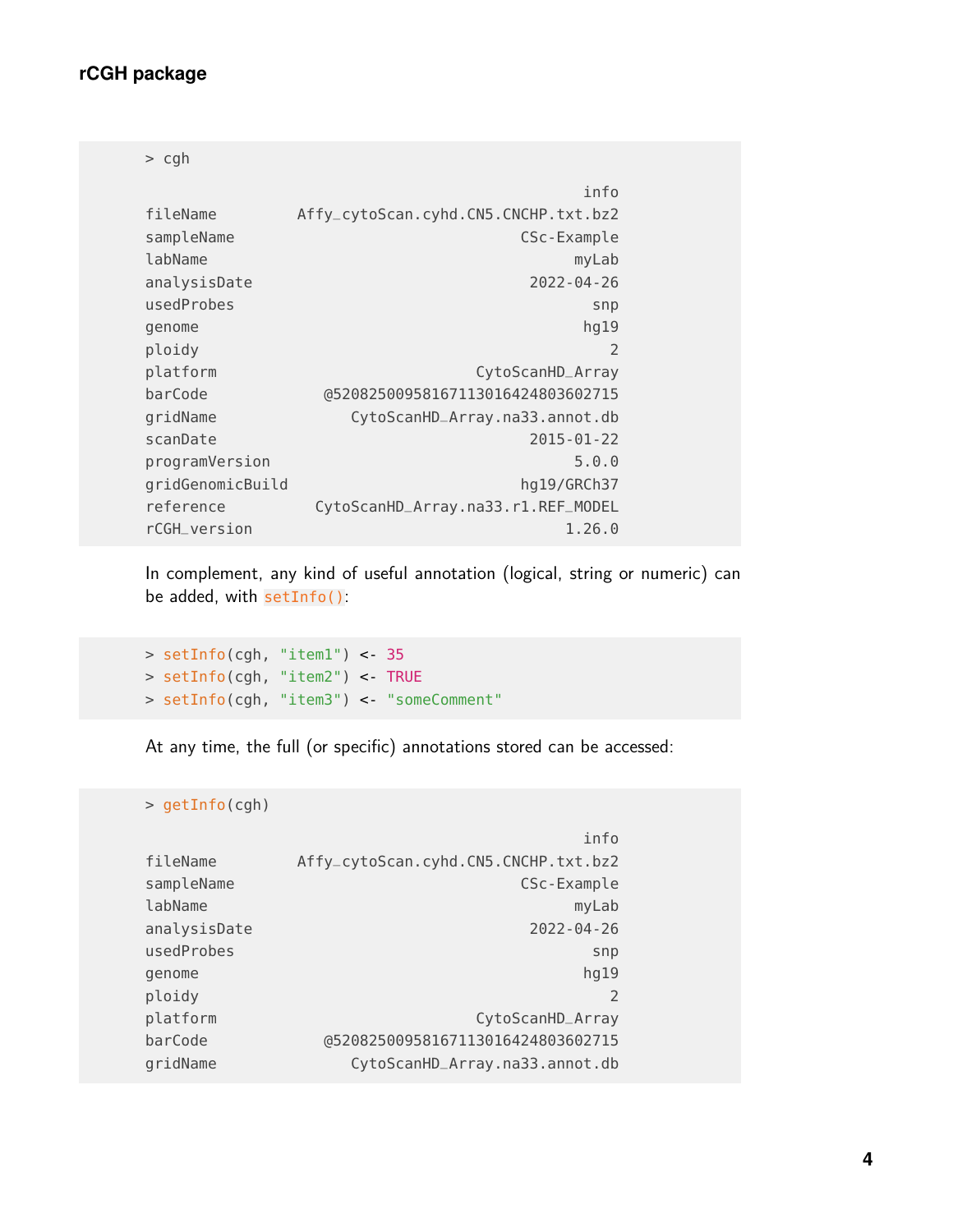#### **rCGH package**

```
scanDate 2015-01-22
programVersion 5.0.0
gridGenomicBuild hg19/GRCh37
reference CytoScanHD_Array.na33.r1.REF_MODEL
rCGH_version 1.26.0
item1 35
item2 TRUE
item3 someComment
> getInfo(cgh, c("item1", "item3"))
   item1 item3
    "35" "someComment"
```
### 4.2 Adjusting signals

When Agilent dual-color hybridization are used, GC content and the cy3/cy5 bias are necessary adjustments. adjustSignal() handle these steps before computing the  $\log_2\left(RelativeRations\right)$  (LRR). In both cases, a local regression (loessFit, R package limma) is used [\[3\]](#page-22-2).

Note that by default, the cyanine3 signal is used as the reference. Use Ref=cy5 if cyanine5 signal has to be used as the reference.

In case of Affymetrix cychp or cnchp files, these steps have already been processed, and adjustSignal() simply rescale the LRR, when Scale=TRUE (default). As for Agilent data, some useful quality scores: the derivative Log Ratio Spread (dLRs) and the LRR Median Absolute Deviation (MAD), are stored in the object.

> cgh <- adjustSignal(cgh, nCores=1) Log2Ratios QCs: dLRs: 0.162 MAD: 0.128 Scaling... Signal filtering... Modeling allelic Difference...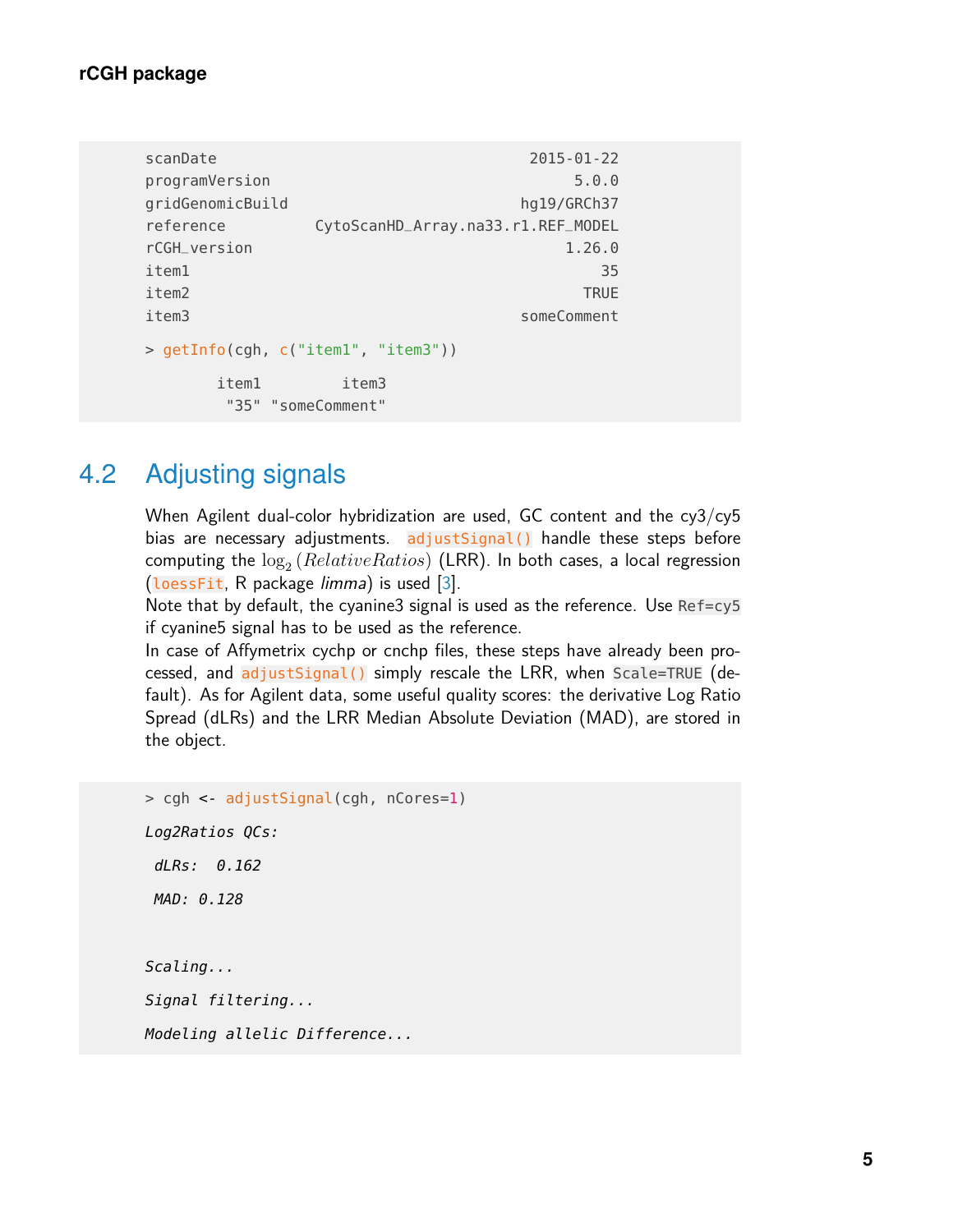### 4.3 Segmenting

One possible strategy for segmenting the genome profile consists in identifying breakpoints all along the genome, when exist. These breakpoints define the DNA segments start and end positions. To do so, rCGH uses the Circular Binary Segmentation algorithm (CBS) [\[4\]](#page-22-3) from the DNAcopy package [\[5\]](#page-22-4). All the steps are wrapped into one unique easy-to-use function, segmentCGH().

In order to faclitate its use, all the parameters but one are predefined: UndoSD is kept free. When this parameter is set to NULL (default), its optimal value is estimated directly from the values. However, the user can specify its own value, generaly from 0.5 to 1.5.

The resulting segmentation table is of the form of a standard DNAcopy output, plus additional columns:

- ID : sample Id.
- chrom : chromosome number.
- loc.start : segment start position.
- loc.end : segment end position.
- num.mark : number of markers within each segment.
- seg.mean : the mean LRR along each segment.
- seg.med : the median LRR along each segment.
- probes.Sd : the LRR probes' standard deviation along each segment.
- estimCopy : a copy number estimation, given the expected values for  $copy = 0, \ldots, n$ .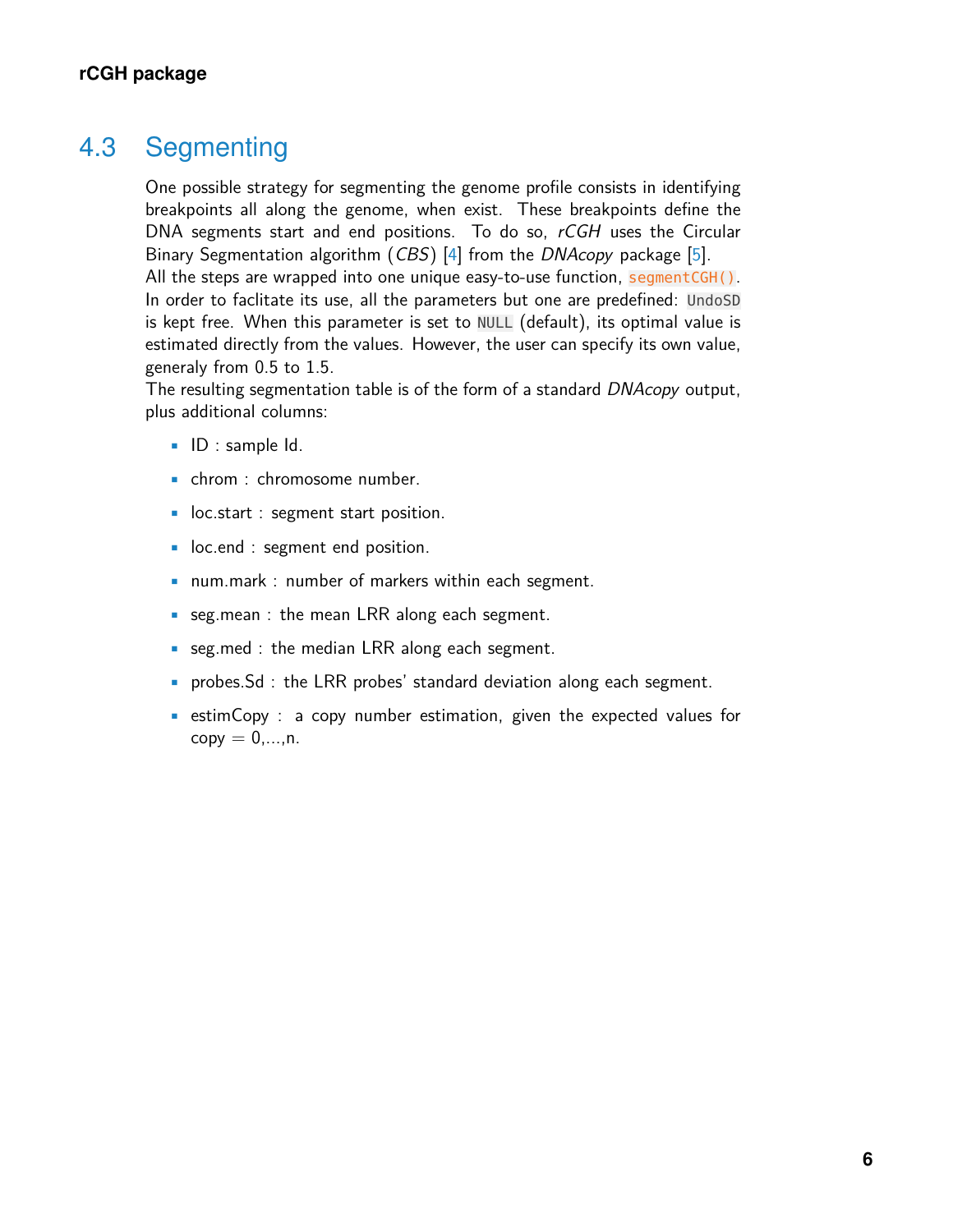```
> cgh <- segmentCGH(cgh, nCores=1)
Computing LRR segmentation using UndoSD: 0.179
Merging segments shorter than 10Kb.
Number of segments: 25
> segTable <- getSegTable(cgh)
```

```
> head(segTable)
```

|                |                |                | ID chrom loc.start loc.end num.mark seg.mean seg.med probes.Sd |      |        |                               |
|----------------|----------------|----------------|----------------------------------------------------------------|------|--------|-------------------------------|
|                | 1 CSc. Example | 1              | 882803 249116709                                               | 1209 |        | $0.0087 - 0.0504 0.9799602$   |
|                | 2 CSc. Example | 2              | 15703 242497851                                                | 1317 | 0.8874 | 0.8791 0.9901649              |
|                | 3 CSc. Example | 3              | 62614 197683938                                                | 1100 |        | $0.8791$ $0.8791$ $0.9786349$ |
|                | 4 CSc. Example | $\overline{4}$ | 46691 190921709                                                | 1042 |        | $-0.0075 - 0.0504 0.9883702$  |
|                | 5 CSc. Example | 5              | 113577 180579439                                               | 986  | 0.8502 | 0.8791 0.9907562              |
|                | 6 CSc. Example | 6              | 184719 170849100                                               | 1103 |        | $-0.0105 - 0.0504$ 1.0052332  |
|                | estimCopy      |                |                                                                |      |        |                               |
| 1              | $\overline{2}$ |                |                                                                |      |        |                               |
| $\overline{2}$ | $\overline{4}$ |                |                                                                |      |        |                               |
| 3              | $\overline{4}$ |                |                                                                |      |        |                               |
| $\overline{4}$ | $\overline{2}$ |                |                                                                |      |        |                               |
| 5              | $\overline{4}$ |                |                                                                |      |        |                               |
| 6              | $\overline{2}$ |                |                                                                |      |        |                               |

Note that such data format allows GISTIC-compatible inputs to be exported  $\vert 6 \vert$ .

### 4.4 Centering LRR

Centering LRR is a key step in the genomic analysis process since it defines the base line (the expected 2-copies level) from where gains ad losses are estimated. To do so, LRRs are considered as a mixture of several gaussian populations , and an expectation-maximization (EM) algorithm is used to estimate their parameters.

In order to increase the EM efficacy, we use the segmentation results, and model the LRR distributions, given each segment mean and sd (estimated from probes assigned to each given segment).

The centralization value is chosen according to the user specification: the mean of the sub-population with a density peak higher than a given proportion of the highest density peak  $[7]$ . The default value is 0.5. Setting peakThresh = 1 leads to choose the highest density peak.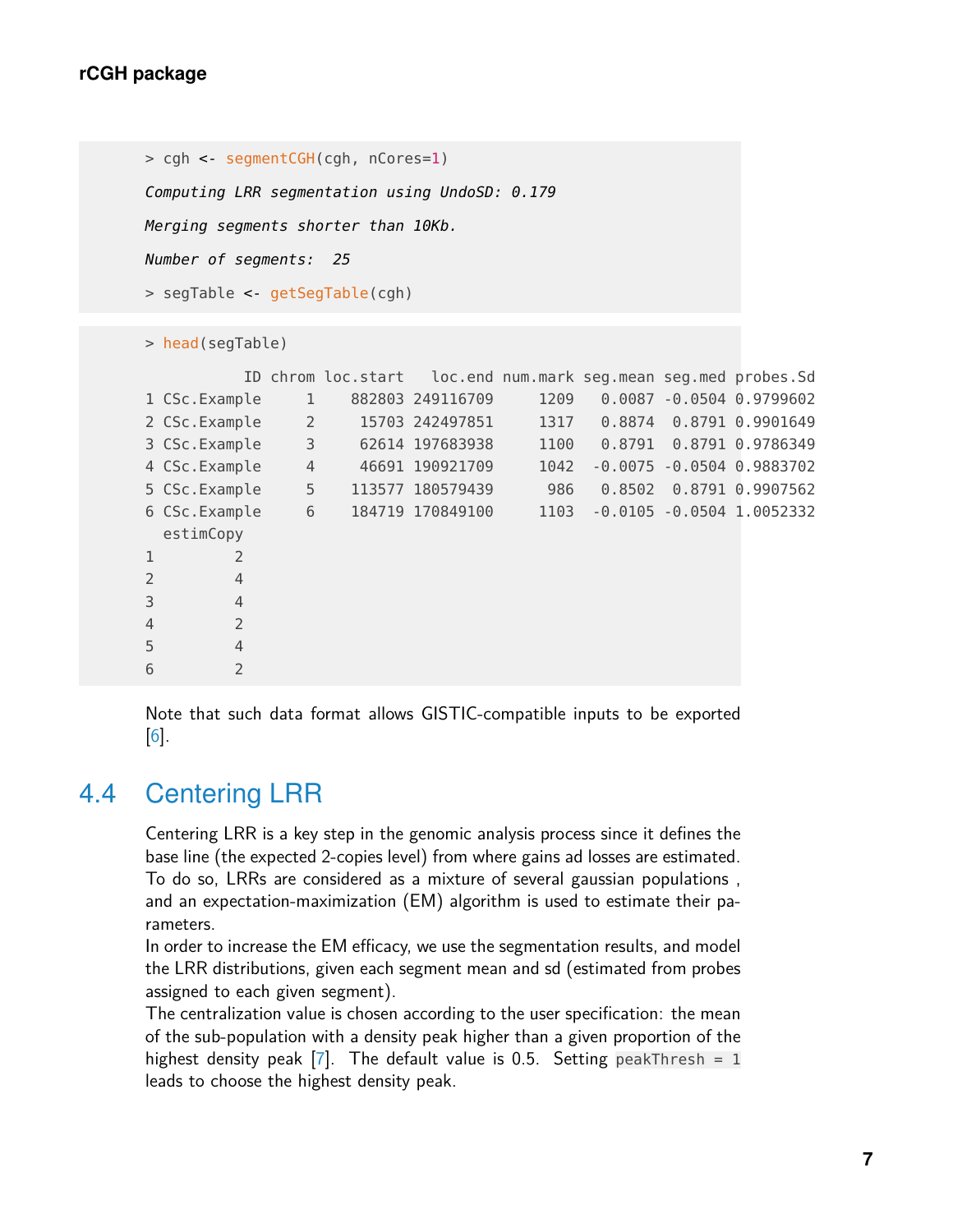The **plotDensity()** function gives access to a graphical check on how the centralization step worked, and what LRR population has been chosen for centering the profile:

```
> cgh <- EMnormalize(cgh)
Merging peaks closer than 0.1 ...
Gaussian mixture estimation:
n.peaks = 3Group parameters:
Grp 1:
prop: 0.504, mean: -0.061, Sd: 0.149, peak height: 1.344
Grp 2:
prop: 0.481, mean: 0.861, Sd: 0.149, peak height: 1.284
Grp 3:
prop: 0.015, mean: 2.04, Sd: 0.149, peak height: 0.041
Correction value: -0.061
Use plotDensity() to visualize the LRR densities.
```
> plotDensity(cgh)

#### 4.5 Parallelization

rCGH allows parallelization within EMnormalise() and segmentCGH(), through mclapply() from R package *parallel*.

By default, nCores will be set to half of the available cores, but any value, from 1 to detectCores(), is allowed. However, this feature is currently only available on Linux and OSX: nCores will be automatically set to 1 when a Windows system is detected.

### 4.6 Getting the by-gene table

This step converts a segmentation table into a by-genes table. by GeneTable() extracts the list of genes included in each segment, and constructs a dataset, easy to export and to manipulate outside R. The final genes' list reports the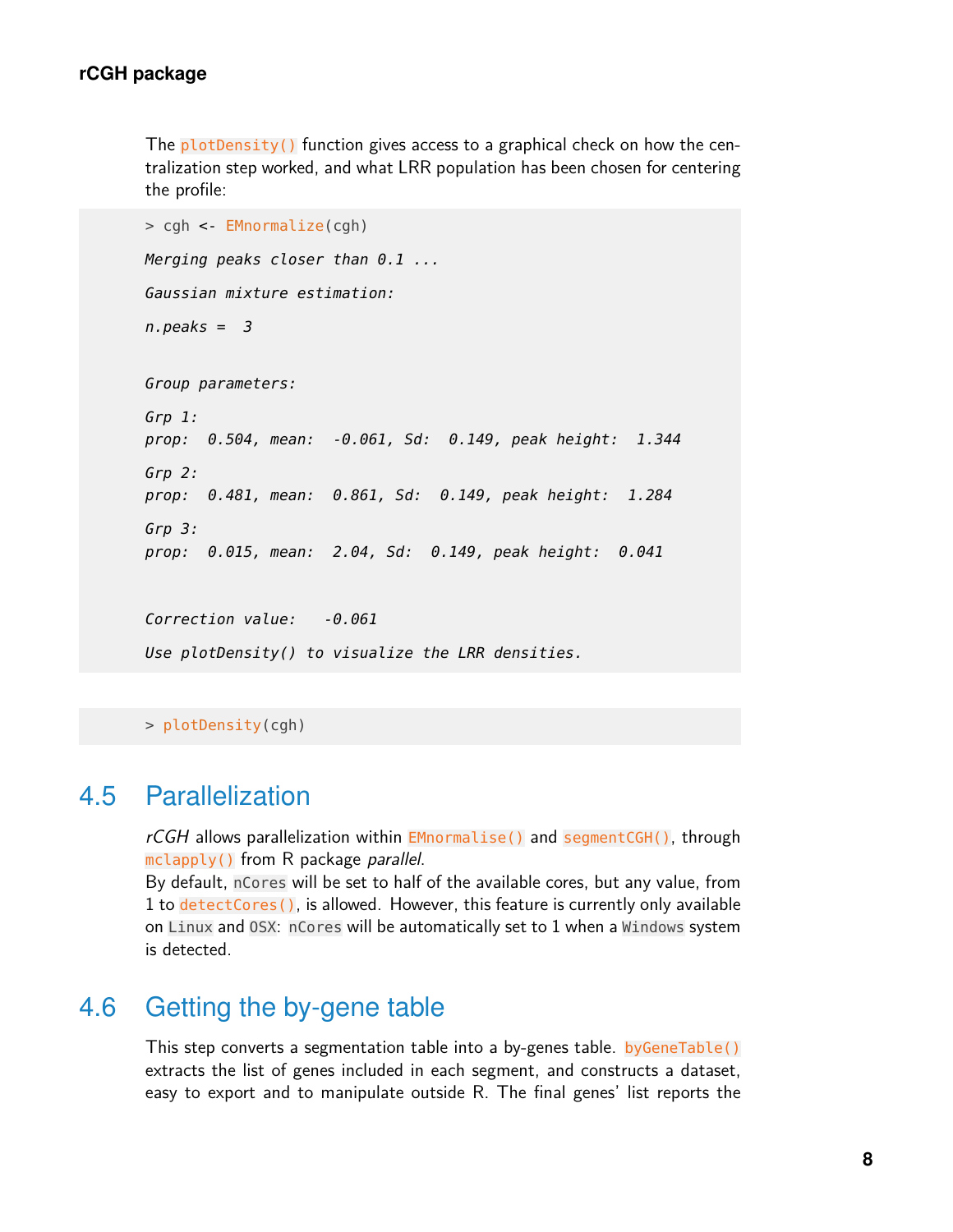

#### **Figure 1: plotDensity**

plotDensity() shows how EM models the LRR distribution, and what peak is chosen for centralizing the profile (in bold).

corresponding segmentation values (expressed in Log2Ratio), and the official positions and annotations, with respect to the genome build specified by the user. As for the read functions, the supported genome builds are hg18, hg19 (default) and hg38. For hg19, locations and annotations are exported from [TxDb.Hsapiens.UCSC.hg19.knownGene](http://bioconductor.org/packages/TxDb.Hsapiens.UCSC.hg19.knownGene) and [org.Hs.eg.db](http://bioconductor.org/packages/org.Hs.eg.db). The corresponding TxDb is used in case another genome build is specified with the *genome* argument.

```
> geneTable <- byGeneTable(segTable)
```
403 genes were dropped because they have exons located on both strands of the same reference sequence or on more than one reference sequence, so cannot be represented by a single genomic range. Use 'single.strand.genes.only=FALSE' to get all the genes in a GRangesList object, or use suppressMessages() to suppress this message.

```
Creating byGene table...
```

```
> head(geneTable, n=3)
```

```
entrezid symbol fullName cytoband chr chrStart
1 1 A1BG alpha-1-B glycoprotein 19q13.43 19 58858172
2 503538 A1BG-AS1 A1BG antisense RNA 1 19q13.43 19 58859117
3 29974 A1CF APOBEC1 complementation factor 10q11.23 10 52559169
   chrEnd width strand Log2Ratio num.mark segNum segLength(kb) estimCopy
1 58874214 16043 - 0.80185 231 21 58810.89 4
2 58866549 7433 + 0.80185 231 21 58810.89 4
```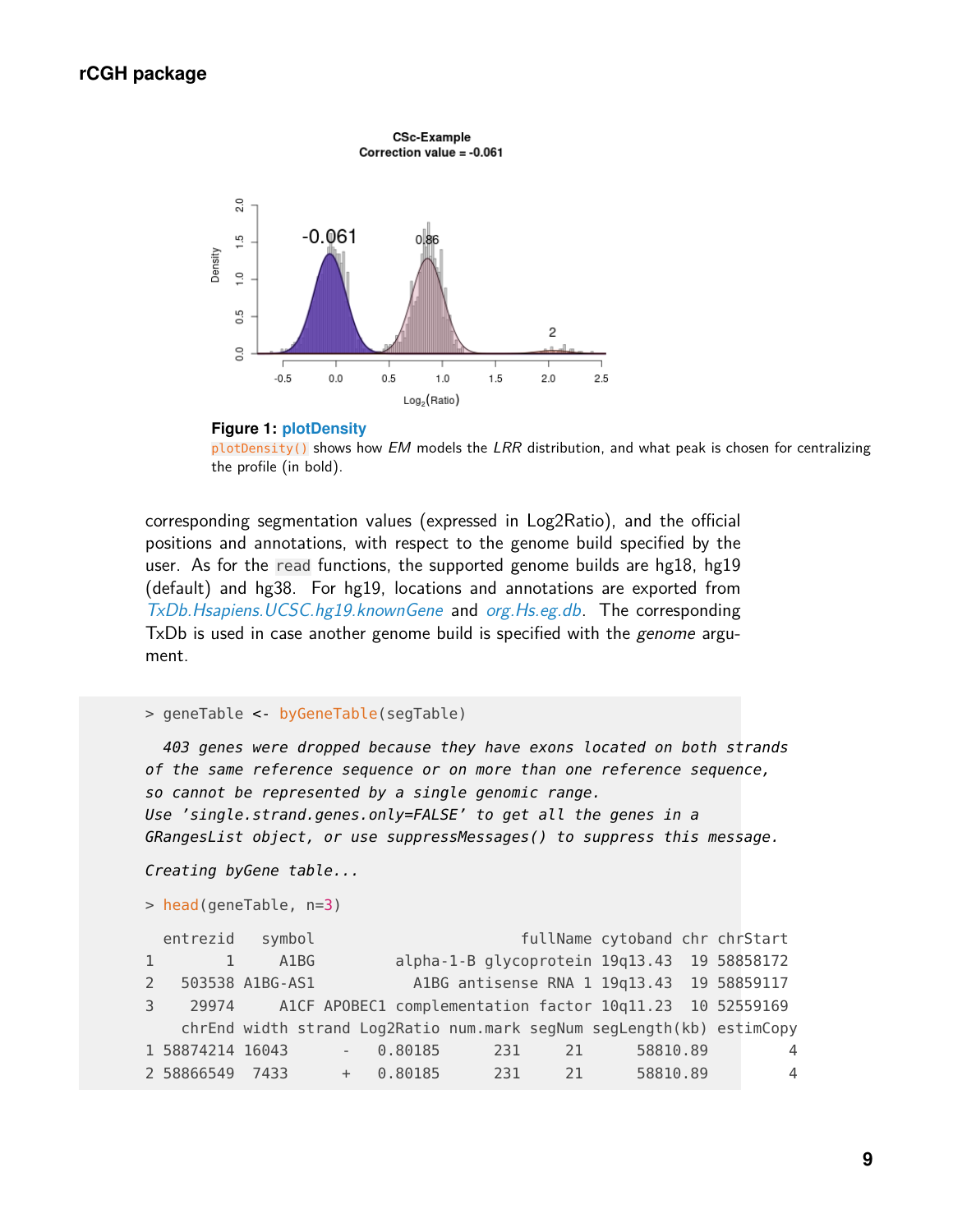```
3 52645435 86267 - 0.94135 751 10 135239.66 4
 relativeLog genomeStart
1 0 2718302494
2 0 2718303439
3 0 1732932312
```
Notice that the byGeneTable() function takes a segmentation table as its first argument, and not a rCGH object. This means that this function can be used to extract genes from any other segmentation table, provided this table is of the same format, and the genome build to use is specified (default setting is " $hg19"$ ).

```
> byGeneTable(segTable, "erbb2", genome = "hg19")[,1:6]
```
403 genes were dropped because they have exons located on both strands of the same reference sequence or on more than one reference sequence, so cannot be represented by a single genomic range. Use 'single.strand.genes.only=FALSE' to get all the genes in a GRangesList object, or use suppressMessages() to suppress this message.

symbol entrezid fullName cytoband chr chrStart 1 ERBB2 2064 erb-b2 receptor tyrosine kinase 2 17q12 17 37844393

```
> byGeneTable(segTable, "erbb2", genome = "hg18")[,1:6]
```
379 genes were dropped because they have exons located on both strands of the same reference sequence or on more than one reference sequence, so cannot be represented by a single genomic range. Use 'single.strand.genes.only=FALSE' to get all the genes in a GRangesList object, or use suppressMessages() to suppress this message.

```
symbol entrezid fullName cytoband chr chrStart
1 ERBB2 2064 erb-b2 receptor tyrosine kinase 2 17q12 17 35097919
```
### 4.7 Accessing the analysis parameters

For traceability and reproducibility, it may be useful to keep track to a profile analysis parameters. At each step, the workflow parameters, defined by default or specified by the user, are stored in a params slot. They are accessible at any time using getParam().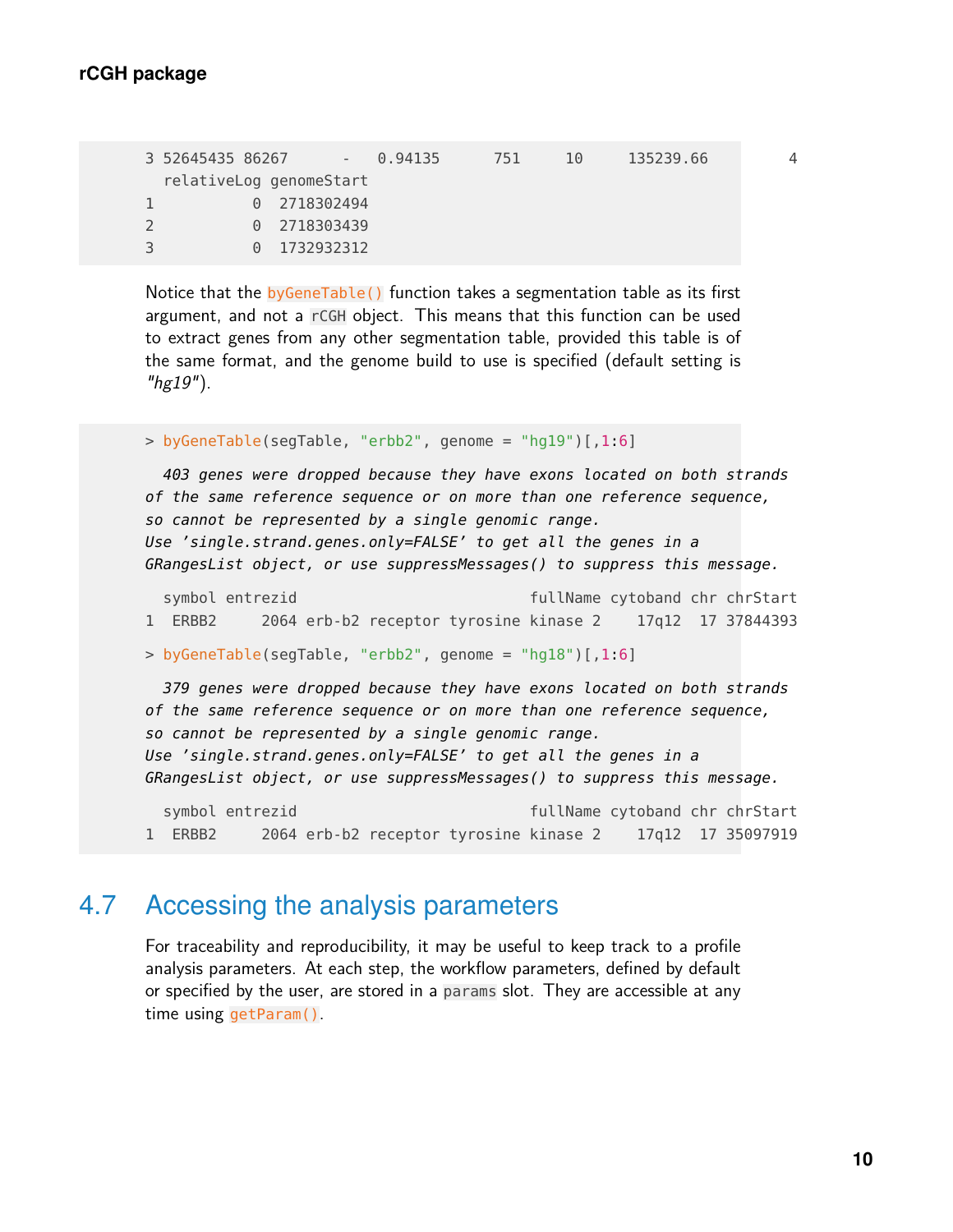### **rCGH package**

> getParam(cgh)[1:3] \$ksmooth [1] 39 \$Kmax [1] 20 \$Nmin [1] 160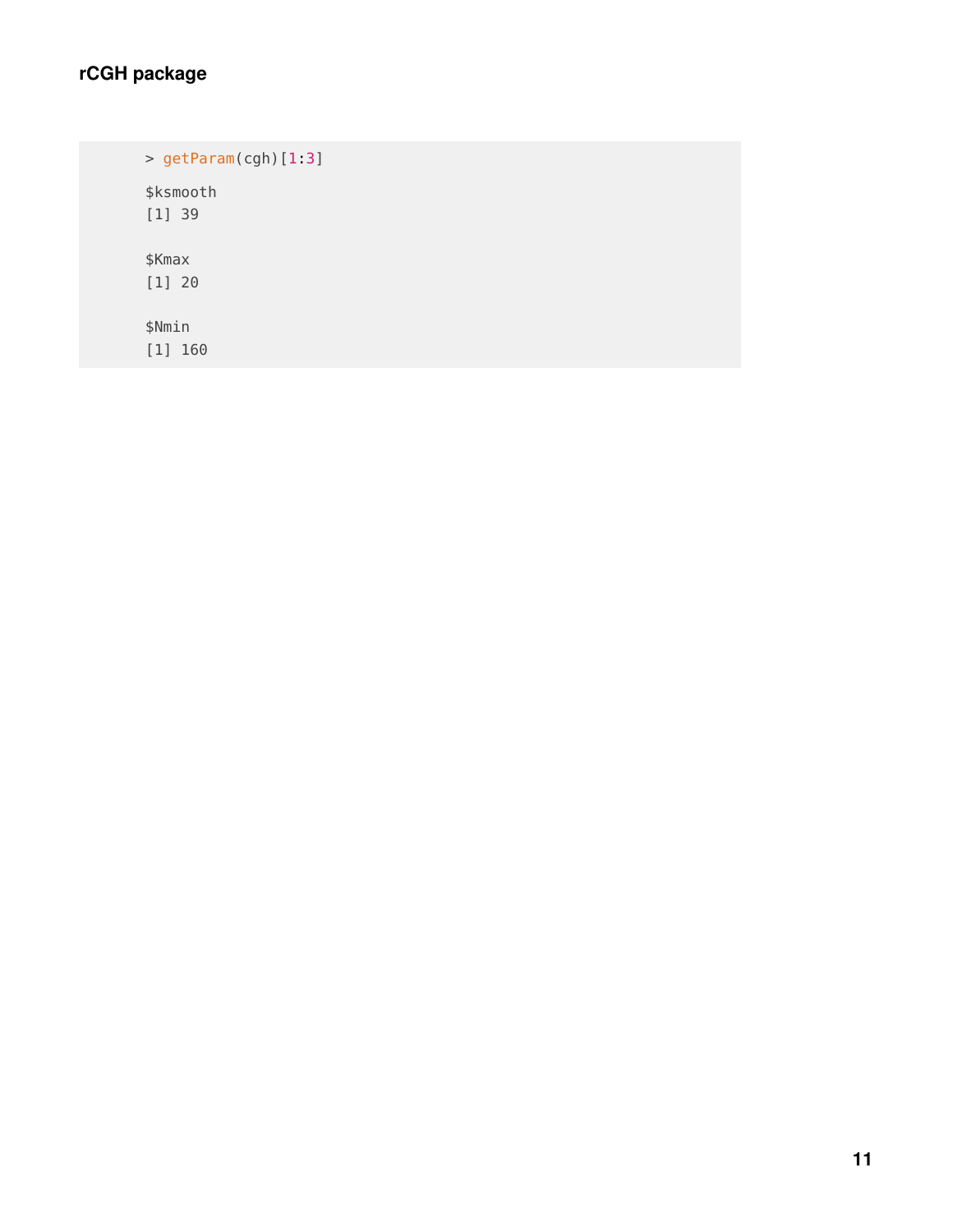### 4.8 Visualizing the genomic profile

In a context of Precision Medicine, visualizing and manipulating a genomic profile is crucial to interpret imbalances, to identify targetable genes, and to make decisions regarding a potential therapeutic orientation. In many situations, considering LOH can also help to better interpret imbalances.

rCGH provides 2 ways for visualizing a genomic profile: plotProfile(), plot LOH() and multiplot() are simple static ways to visualize a profile, possibly with some tagged gene, while  $view()$  is a more sophisticated and interactive visualization method, build on top of shiny. A control panel allows the user to interact with the profile, and to export the results.

Notice that  $plotDH()$  and multiplot() are relevant only in case the allelic difference is available, namely when Affymetrix cnchp.txt files are used.

#### 4.8.1 Static profile visualizations

plotProfile() allows the genomic profile visualization. Any gene(s) of interest can be added to the plot by passing a valid HUGO symbol. Other arguments can be used to color the segments according to specified gain/loss thresholds, or to change the plot title.

Two other static functions can be useful for reporting alterations: plotLOH() to visualize LOH, and multiplot() to build a full report, including both the genomic profile and LOH plot.

Comment: Notice that genes will be located with respect to the genome build version stored in the rCGH object. See [subsection 4.1](#page-1-0) for details.

Comment: By default, multiplot() will combine all the visualizations available: profile by LRR, profile by copy numbers, and B-allele differences. The  $p$  argument, which specifies the proportion of each plot within the layout, can be used to remove the 2nd and/or the 3rd plot from the output, e.g.  $p = c(1/2, 0, 0)$ 1/2) would remove the profile by copy numbers.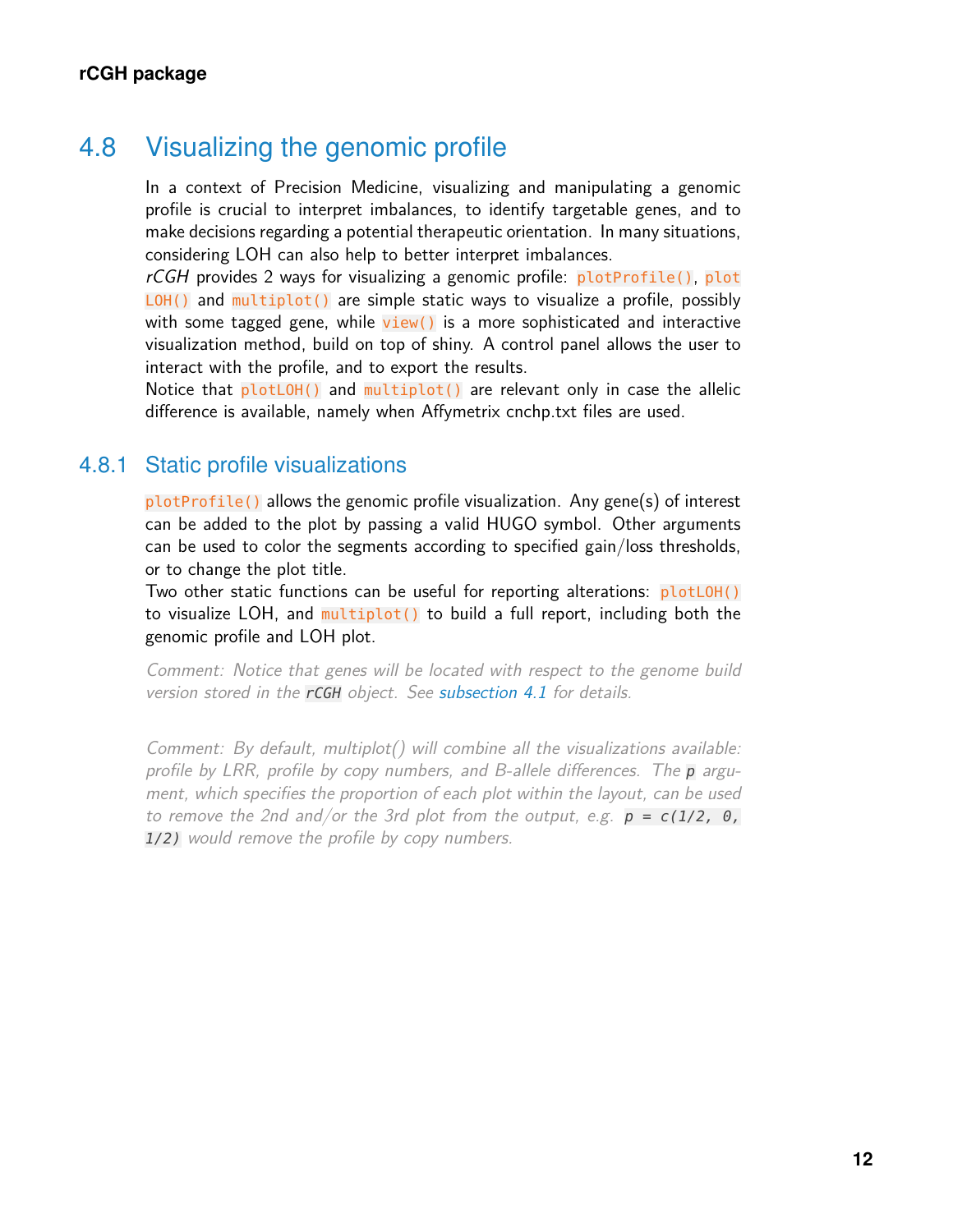```
> multiplot(cgh, symbol = c("egfr", "erbb2"))
```
403 genes were dropped because they have exons located on both strands of the same reference sequence or on more than one reference sequence, so cannot be represented by a single genomic range. Use 'single.strand.genes.only=FALSE' to get all the genes in a GRangesList object, or use suppressMessages() to suppress this message. 403 genes were dropped because they have exons located on both strands of the same reference sequence or on more than one reference sequence, so cannot be represented by a single genomic range. Use 'single.strand.genes.only=FALSE' to get all the genes in a GRangesList object, or use suppressMessages() to suppress this message.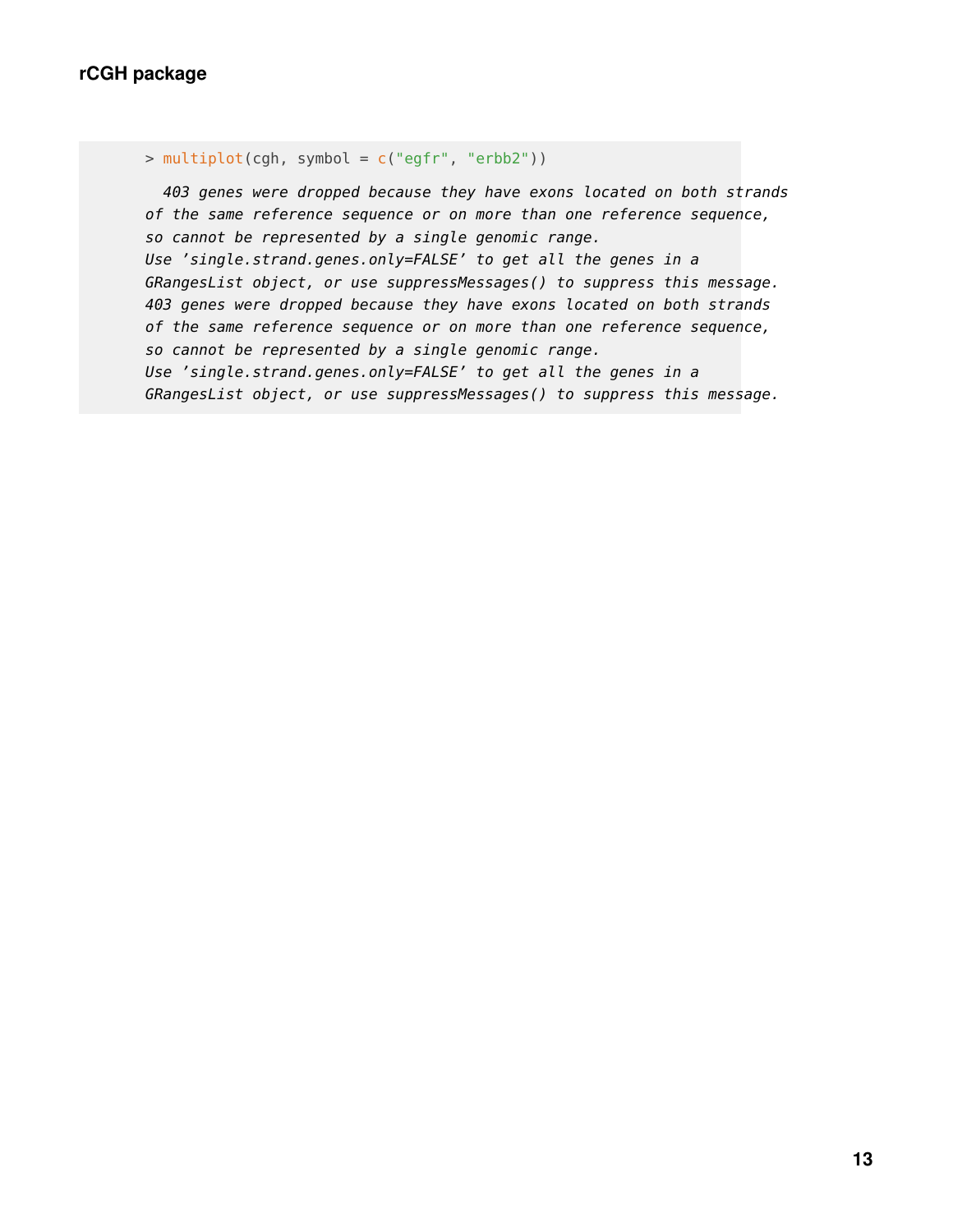

**Figure 2: Static views** multiplot() provides static visualisations combining the genomic profile and the LOH.

#### 4.8.2 Recentering

When the profile centering doesn't seem appropriate, recenter() allows the user to choose another centralization value. The new choice has to be specified as the peak index to use: peaks are indexed, from 1 to k ( from left to right) as they appear on the density plot.

```
> # Recentering on peak #2
> recenter(cgh) <- 2
Profile recentered on: 0.861
```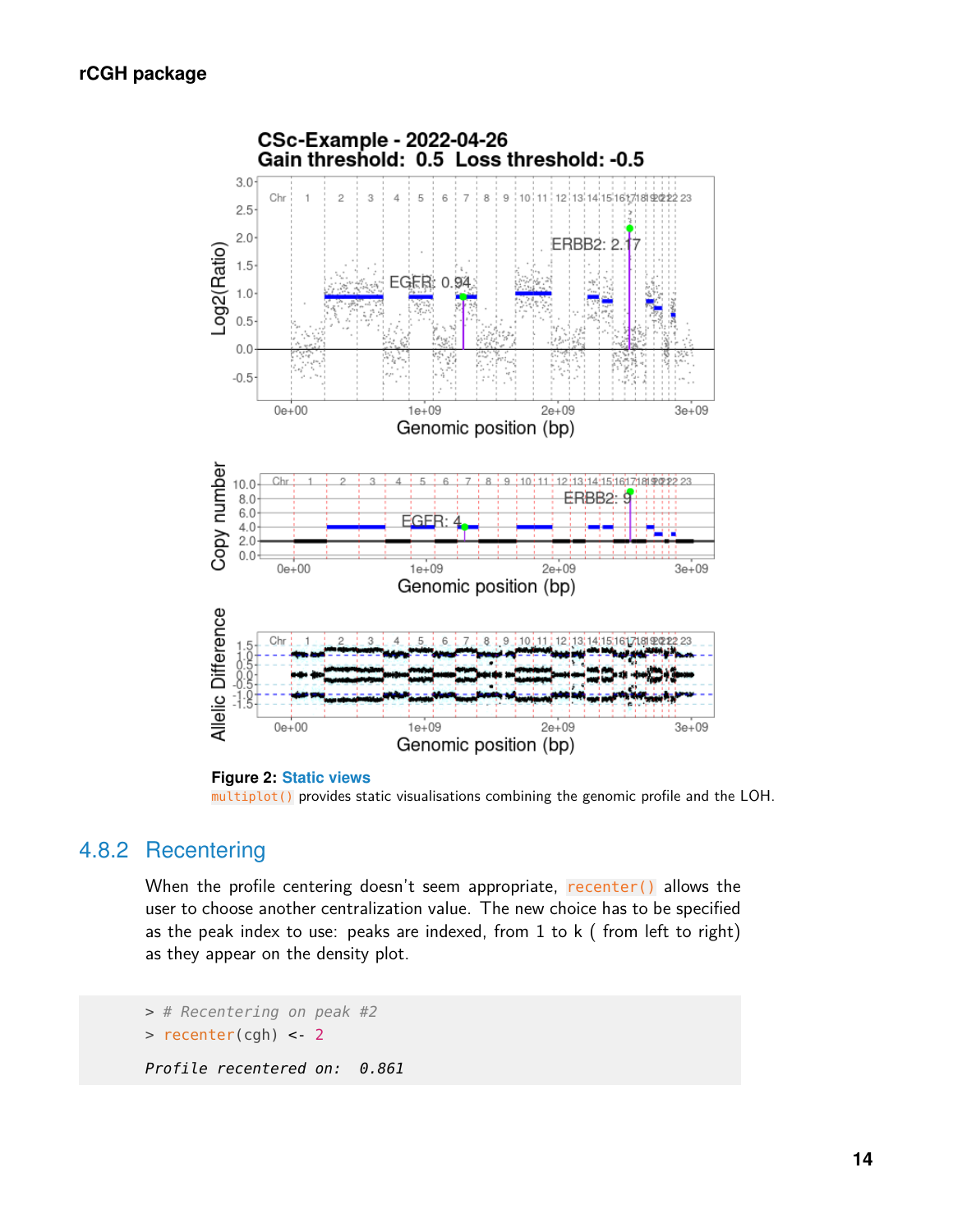```
> plotProfile(cgh, symbol = c("egfr", "erbb2"))
```
403 genes were dropped because they have exons located on both strands of the same reference sequence or on more than one reference sequence, so cannot be represented by a single genomic range. Use 'single.strand.genes.only=FALSE' to get all the genes in a GRangesList object, or use suppressMessages() to suppress this message.





By default, the EM-based normalization choose a possibly optimal peak to center the profile, but any other peak can be chosen, using recenter().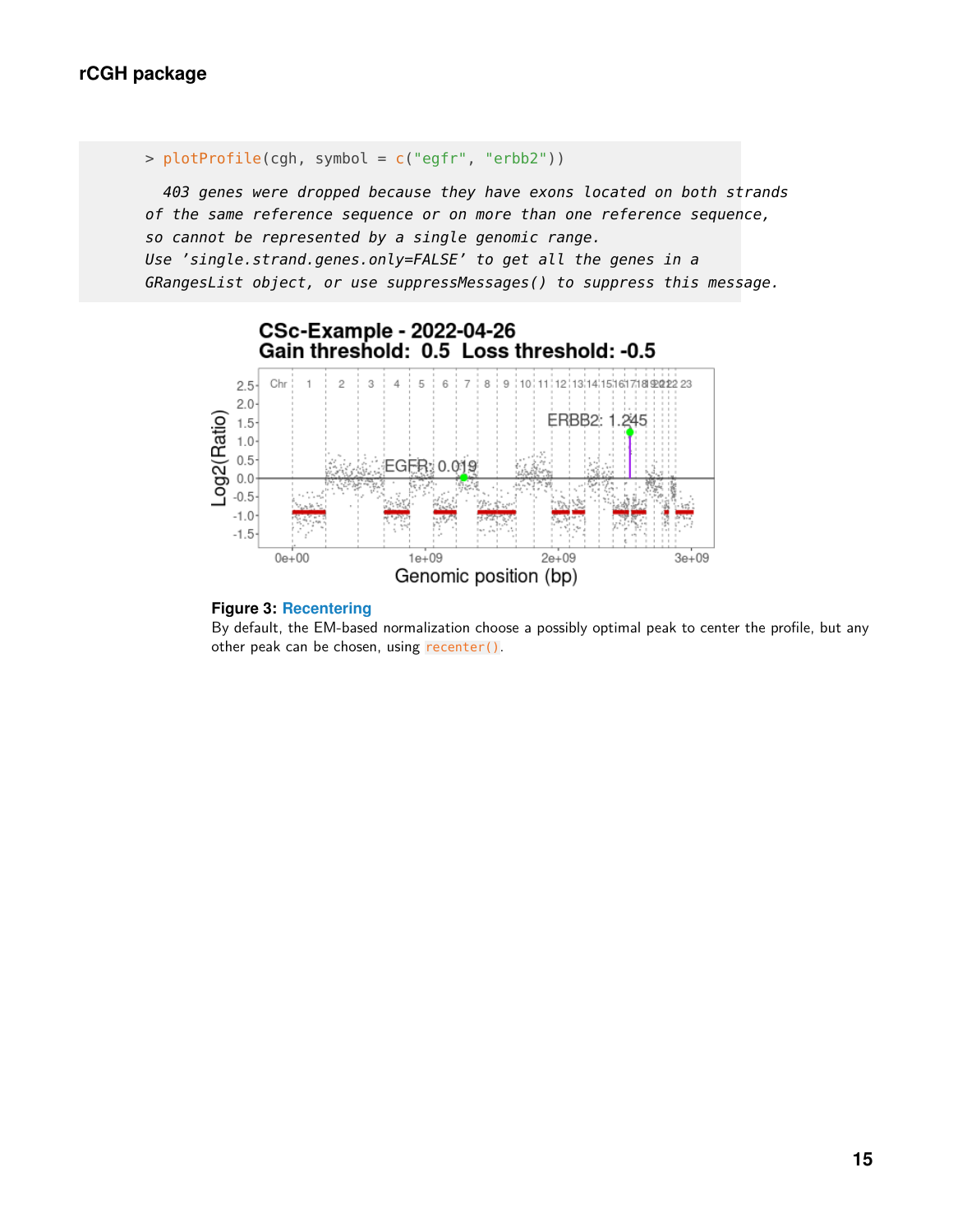#### 4.8.3 Interactive visualization

The view() function provides a more flexible way for interpreting genomic profile, individually. This application allows interactive manipulations through a command panel: defining the gain/loss thresholds, displaying a gene, resizing the y-axis, selecting one unique chromosome, and recentering the entire profile. Note that the *Genes table* is updated whenever changes are made through that command panel, e.g. selecting one unique chromosome on the graph filters the Genes table on that chromosome, simultaneously.

The Download buttons, *Plot, LOH* and *Table*, allow plots and gene table to be exported, as they have been modified.

Comment: Notice that genes will be located according to the genome build value stored in the **rCGH** object. This value has to be specified when a file is read. See [subsection 4.1](#page-1-0) for details.

The view() control panel:

- Gene Symbol : display any existing gene, providing its official HUGO symbol.
- Show chromosome : display the entire profile (default is 'All'), or one specific chromosome.
- Gain/Loss colors : choose blue/red or red/blue.
- Recenter profile : recenter the profile on-the-fly. Gene values are updated in the 'Genes table'.
- Merge segments... : merge segments shorter than the specified value, in Kb. Gene values are updated in the 'Genes table'.
- Recenter profile : recenter the profile on-the-fly. Gene values are updated in the 'Genes table'.
- Rescale max(y) : adjust the top y-axis  $(0 < y)$  using a proportion of the maximum value.
- Rescale min(y) : adjust the bottom y-axis ( $y$ <0) using a proportion of the minimum value.
- Gain threshold (Log2ratio) : define the gain threshold. Segments higher than this value are colored according to the chosen color code, and the 'Genes table' is filtered, consequently.
- Loss threshold (Log2ratio) : same as 'Gain threshold' but for losses.
- Download Profile : download the profile as it is displayed on the screen, including modifications.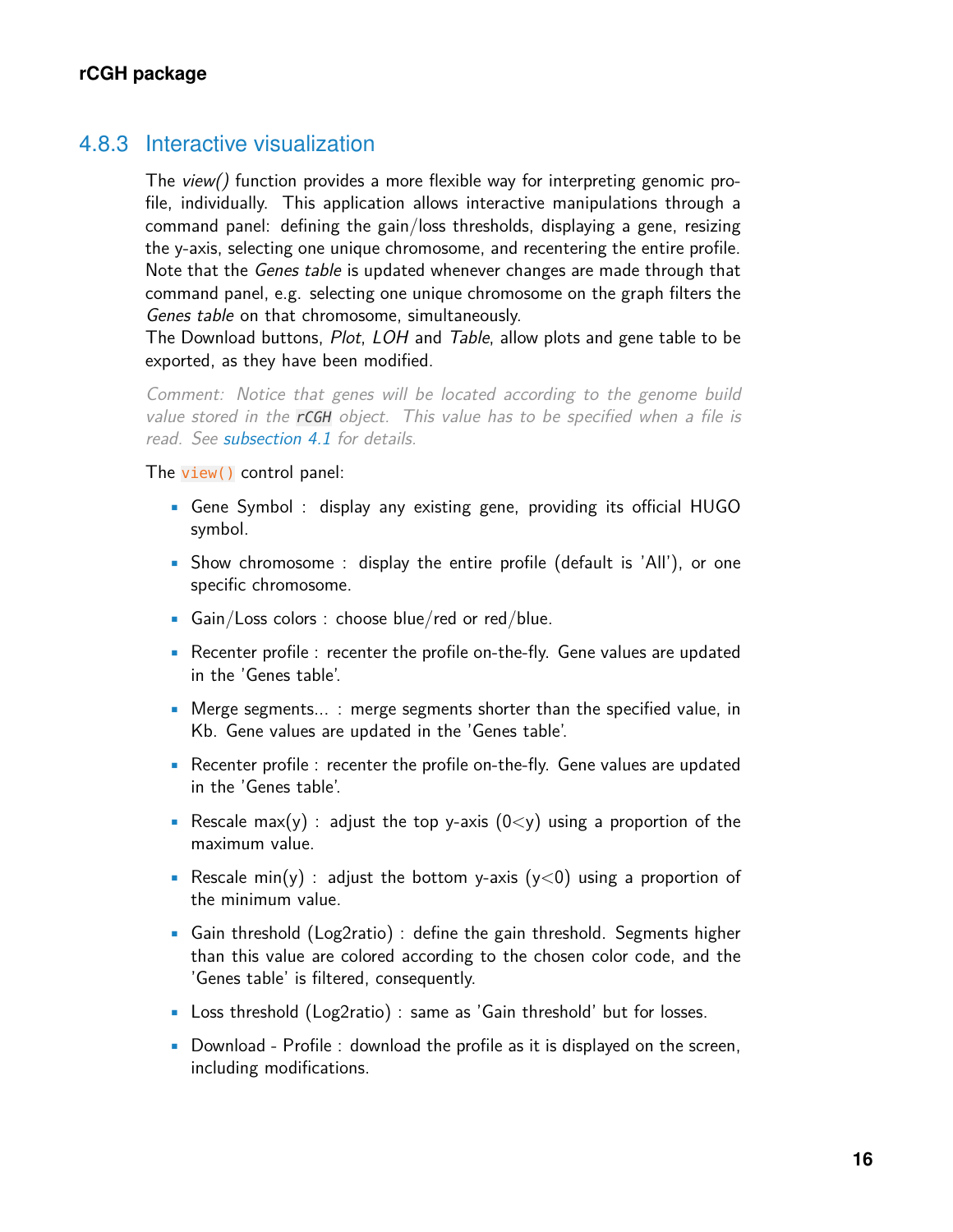- Download LOH : download the LOH plot as it is displayed on the screen, including modifications.
- Download Table : download the 'Genes table', including modifications.

#### > view(cgh)

| <b>Interactive aCGH Viewer</b>                                              |                                                                                                                                            | <b>Interactive aCGH Viewer</b>                                                                       |                                                                                 |                             |                                               |                |                    |                               |                        |               |                      |            |
|-----------------------------------------------------------------------------|--------------------------------------------------------------------------------------------------------------------------------------------|------------------------------------------------------------------------------------------------------|---------------------------------------------------------------------------------|-----------------------------|-----------------------------------------------|----------------|--------------------|-------------------------------|------------------------|---------------|----------------------|------------|
| Choose a file<br>Long. An Ad Aul aut<br>Choising an fichar [46.1]           | Ceras tuble<br>Generale prefile<br>A549.Cell.Line                                                                                          | Chinese a film<br>Come this Art Art and<br>Children on fichier 41.                                   | Cenomic profile<br><b>General table</b><br>ASAR Cut Line                        |                             |                                               |                |                    |                               |                        |               |                      |            |
| <b>CONTRACTOR</b><br>____<br>_<br>Genevator builds<br>April + North + North | Gain threshold: 0.5, Loss threshold: -0.5<br>$3.5 -$                                                                                       | <b>Contract of the Contract of Con-</b><br>_____<br><b>Geneva build</b><br><b>NOTE: HINGHO DIGES</b> | Gain threatypin R.S. Loss threatypin JLS.<br>Show is a settled<br><b>Search</b> |                             |                                               |                |                    |                               |                        |               |                      |            |
| _<br>-<br>Cere synbol                                                       | $3.0 -$                                                                                                                                    | ___<br>_<br><b>Carra syndrol</b>                                                                     | synthetic                                                                       | entreptd                    | <b>Millene</b>                                | ×              |                    |                               |                        |               | <b>MAX.APARTMENT</b> | Location   |
| <b>NOW</b>                                                                  | $2.5 -$<br>2.0                                                                                                                             | NO4                                                                                                  | <b>AND</b>                                                                      |                             | alpha 1.0 styromman                           | $\mathbf{u}$   | <b>SBell &amp;</b> | <b>SANGE!</b>                 | SMOVING                |               | 11406.20             | 187        |
| <b>Show chromosome</b><br>$\overline{a}$<br>$\sim$                          | $\frac{1}{8}$ $\frac{14}{10}$                                                                                                              | <b>Show chromosome</b>                                                                               | A MO AR                                                                         | ASMAN                       | AFBG antiumus PRA 1                           |                | <b>TRATTLE</b>     | <b>SAMATI</b>                 | <b>MARKAGE</b>         |               | 11405.20             | 187        |
| _______                                                                     |                                                                                                                                            | $\sim$<br>_____                                                                                      | ANDF                                                                            | <b>PRETI</b>                | APOBECT consterrentation<br>Santon            | $-10$          | 10411.23           | szonyes                       | S2645420               | 20            | 120320-12            | <b>CHI</b> |
| <b>Baily Loss subare</b><br>a blacked in rechter                            |                                                                                                                                            | <b>Daily Loss Judge</b>                                                                              | <b>APM</b>                                                                      |                             | siste è mangistule                            | $\rightarrow$  | 10013.21           | <b>N222004</b>                | SIMANA                 | $-96$         | 127221.65            | 1.36       |
| Marsing sasmaris shorter<br>than Mal                                        | Log2(Ra                                                                                                                                    | a blushed C seribles<br>Merging expressio shorter<br>then Not                                        | AZM-AS1                                                                         | 14457                       | A2M antiseroe RNA 1 (head to 12)<br>head      |                | 10/13.21           | <b>BENZINE</b>                | soores                 | $\sim$        | 127221.85            | 1.36       |
| m                                                                           | $-1.5 -$<br>$-2.0 -$                                                                                                                       | $^{16}$                                                                                              | <b>AZMA</b>                                                                     | <b><i><u>SAASAA</u></i></b> | alpha 2 mannesotubuln like 1                  | $\overline{u}$ | 12×13.31           | <b>ASCUTE</b>                 | 9030587                | $\mathbf{x}$  | 127231.66            | 1.36       |
| Rescute mashful<br>61                                                       | $4.6 -$<br>.<br>$40 -$                                                                                                                     | <b>Research marché</b><br>n.                                                                         | APM <sup>2</sup>                                                                |                             | able 2 mainstakers<br>pseudogene 1            | $\mathbf{r}$   | 12413.31           | \$201,000                     | SOMACO                 | $\mathbf{x}$  | 12/22/140            | 1.36       |
| at an one of the sea and the sea and                                        | .<br>- 21<br>$45 - 1$<br>3an19<br>24.05<br>Gentlin<br>fax09                                                                                | the aid out the first time that the time                                                             | AADE                                                                            | 10050687                    | uncharacterized LOC100606677 17               |                | sheep              | <b>SYANAHAR</b>               | 31000779               | $-41$         | 81043.54             | 1.52       |
| <b>Bearing minivi-</b><br>0.1                                               | Genomic position (bp)                                                                                                                      | <b>Bearals</b> mini-l.<br>m.                                                                         | <b>AAKS</b>                                                                     | <b>ADM</b>                  | acheimis, advenoustical<br>Haffalena, starteg | $-10$          | racra              | 55701240                      | <b>STOVAGIO</b>        | $\sim$        | 127221.85            | 1.36       |
| are not one has been contract that the                                      |                                                                                                                                            | and that they that they had they had the                                                             | AACE                                                                            | <b>ASMAS</b>                | andnanshri Coli sunitations                   |                | 12424.31           | 1255/06R15                    | 120627671              | $\mathbf{10}$ | <b>NOTICEL ALL</b>   | 1.36       |
| <b>Beg langific Miss 200</b><br>__<br>__                                    | Loss Westfield & selected<br><b>Balls Resoluted &amp; collection</b><br><b>Baranter scotts</b><br>15.6<br>14.6<br>$\overline{\phantom{a}}$ | <b>Sea lengthi-Mid __ nr</b>                                                                         | AACRPS                                                                          | 720520                      | andranety) CoA synthetizes<br>pseudogene 1    |                | 5x26.3             | 129101004                     | 1782shcM               | $^{16}$       | 1800M.dk             | 180        |
| Persentings                                                                 | ------------<br>------------                                                                                                               | _<br>Download                                                                                        | <b>MDAC</b>                                                                     | 13 <sup>°</sup>             | announce descriptor                           |                | 3426.7             | 151521901                     | <b>151548276</b>       | $-$           | 12647.70             | 0.82       |
| Africa<br>A Politi                                                          |                                                                                                                                            | A Tank                                                                                               | <b>ANDAQUE</b>                                                                  | 564792                      | an/aostamide describises-like 2 3             |                | 305.1              | <b><i>SENARCORA</i></b>       | <b><i>SEAUTERE</i></b> | $-10$         | <b>KINGER 20</b>     | 189        |
| <b>hade's connotigate encours</b>                                           |                                                                                                                                            | hadaric commodigate arousses to                                                                      | <b>ANDACPY</b>                                                                  | 221511                      | an/apriamide-describition<br>peautopera 1     |                | 8051               | <b><i><u>STARBOAL</u></i></b> | <b><i>SEASING</i></b>  | $\rightarrow$ | <b>KINGER</b>        | 6.95       |

#### **Figure 4: Interactive profile**

The genomic profile is displayed in the first CGH profile tab (left). Several changes can be applied using the control panel (in blue). The list of genes is accessible through the Genes table tab (right). Both are updated simultaneously and can be exported, after modifications are applied.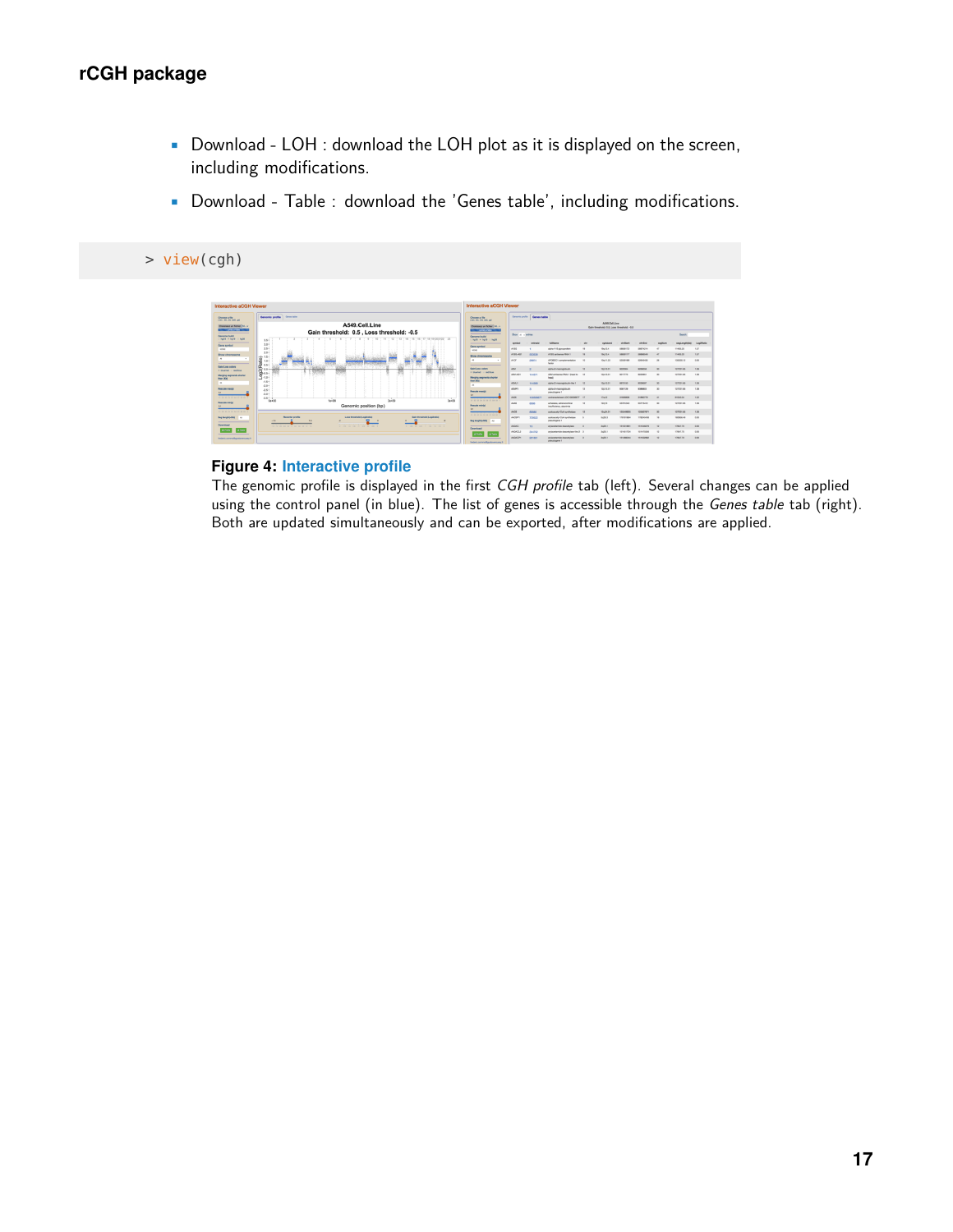## 5 Notes regarding the example files

In order to reduce the computation time, we provide subsets of real data for the 3 supported platforms:

```
> list.files(system.file("extdata", package = "rCGH"))
```
- [1] "Affy\_cytoScan.cyhd.CN5.CNCHP.txt.bz2"
- [2] "Affy\_snp6\_cnchp.txt.bz2"
- [3] "Agilent4x180K.txt.bz2"
- [4] "generic.txt.bz2"
- [5] "oncoscan.tsv.bz2"

Comment:

In order to speed up demos, the provided example files contain only a subset of the original probes.

Affymetrix example files (cytoScan and SNP6) only contain SNP probes. Setting  $useProbes = "cn" in readAffy functions should return an error.$ 

## 6 Server version

A web browser version of the interactive visualization is available at [https://fredcommo.shinyapps.io/aCGH\\_viewer](https://fredcommo.shinyapps.io/aCGH_viewer)

As inputs, this application support the  $rCGH$  segmentation tables, or any segmentation table in the same format as the CBS outputs.

For more details about this application, or to install it on your own server, please visit

[https://github.com/fredcommo/aCGH\\_viewer.](https://github.com/fredcommo/aCGH_viewer)

## 7 Session information

```
> sessionInfo()
```
R version 4.2.0 RC (2022-04-19 r82224) Platform: x86\_64-pc-linux-gnu (64-bit) Running under: Ubuntu 20.04.4 LTS

Matrix products: default BLAS: /home/biocbuild/bbs-3.15-bioc/R/lib/libRblas.so LAPACK: /home/biocbuild/bbs-3.15-bioc/R/lib/libRlapack.so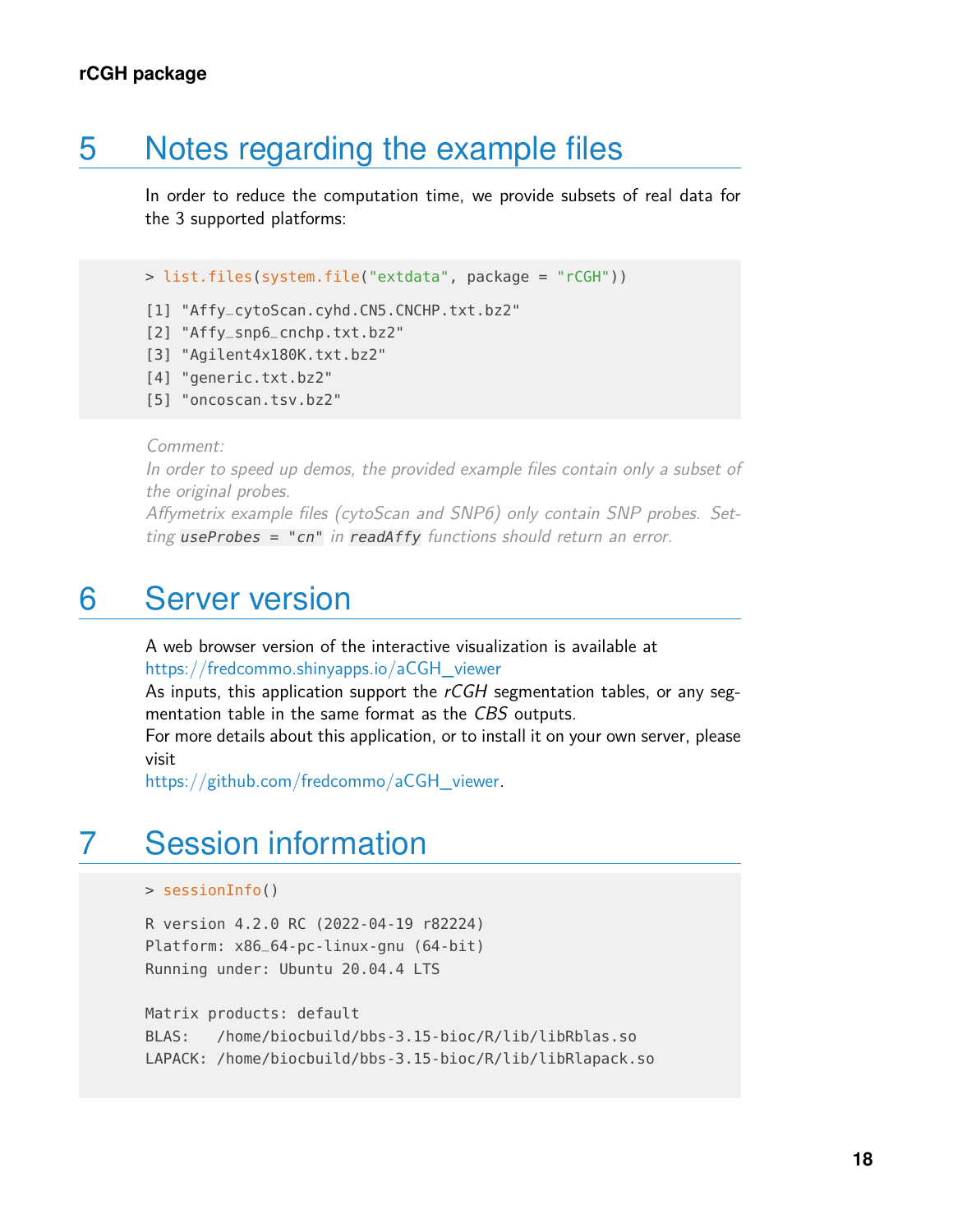```
locale:
 [1] LC_CTYPE=en_US.UTF-8 LC_NUMERIC=C
[3] LC_TIME=en_GB LC_COLLATE=C
[5] LC_MONETARY=en_US.UTF-8 LC_MESSAGES=en_US.UTF-8
[7] LC_PAPER=en_US.UTF-8 LC_NAME=C
[9] LC_ADDRESS=C LC_TELEPHONE=C
[11] LC_MEASUREMENT=en_US.UTF-8 LC_IDENTIFICATION=C
attached base packages:
[1] stats graphics grDevices utils datasets methods base
other attached packages:
[1] rCGH_1.26.0 knitr_1.38
loaded via a namespace (and not attached):
  [1] colorspace_2.0-3
  [2] rjson_0.2.21
  [3] ellipsis_0.3.2
 [4] mclust_5.4.9
 [5] DNAcopy_1.70.0
 [6] XVector_0.36.0
 [7] GenomicRanges_1.48.0
 [8] farver_2.1.0
 [9] affyio_1.66.0
 [10] bit64_4.0.5
[11] AnnotationDbi_1.58.0
[12] fansi_1.0.3
[13] xml2_1.3.3
 [14] splines_4.2.0
[15] cachem_1.0.6
[16] Rsamtools_2.12.0
[17] cluster_2.1.3
[18] dbplyr_2.1.1
[19] png_0.1-7
[20] shiny_1.7.1
 [21] TxDb.Hsapiens.UCSC.hg18.knownGene_3.2.2
 [22] BiocManager_1.30.17
[23] compiler_4.2.0
[24] httr_1.4.2
 [25] assertthat_0.2.1
 [26] Matrix_1.4-1
```

```
[27] fastmap_1.1.0
```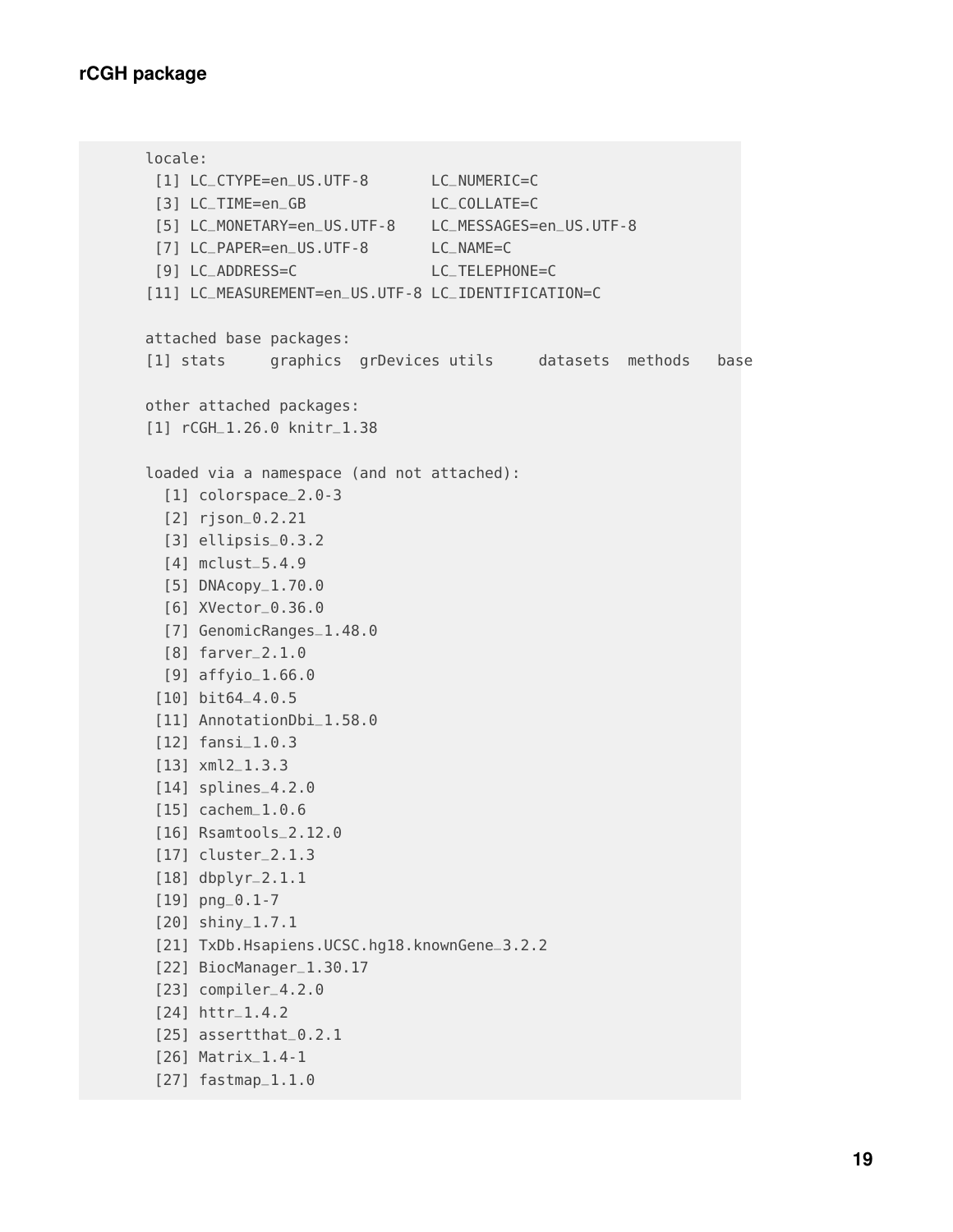```
[28] TxDb.Hsapiens.UCSC.hg19.knownGene_3.2.2
[29] limma_3.52.0
[30] cli_3.3.0
[31] later_1.3.0
[32] htmltools_0.5.2
[33] prettyunits_1.1.1
[34] tools_4.2.0
[35] gtable_0.3.0
[36] glue_1.6.2
[37] GenomeInfoDbData_1.2.8
[38] affy_1.74.0
[39] dplyr_1.0.8
[40] rappdirs_0.3.3
[41] Rcpp_1.0.8.3
[42] TxDb.Hsapiens.UCSC.hg38.knownGene_3.15.0
[43] Biobase_2.56.0
[44] vctrs_0.4.1
[45] Biostrings_2.64.0
[46] multtest_2.52.0
[47] aCGH_1.74.0
[48] preprocessCore_1.58.0
[49] rtracklayer_1.56.0
[50] xfun_0.30
[51] stringr_1.4.0
[52] mime_0.12
[53] lifecycle_1.0.1
[54] restfulr_0.0.13
[55] XML_3.99-0.9
[56] org.Hs.eg.db_3.15.0
[57] zlibbioc_1.42.0
[58] MASS_7.3-57
[59] scales_1.2.0
[60] BiocStyle_2.24.0
[61] hms_1.1.1
[62] promises_1.2.0.1
[63] MatrixGenerics_1.8.0
[64] parallel_4.2.0
[65] SummarizedExperiment_1.26.0
[66] yaml_2.3.5
[67] curl_4.3.2
[68] memoise_2.0.1
[69] ggplot2_3.3.5
```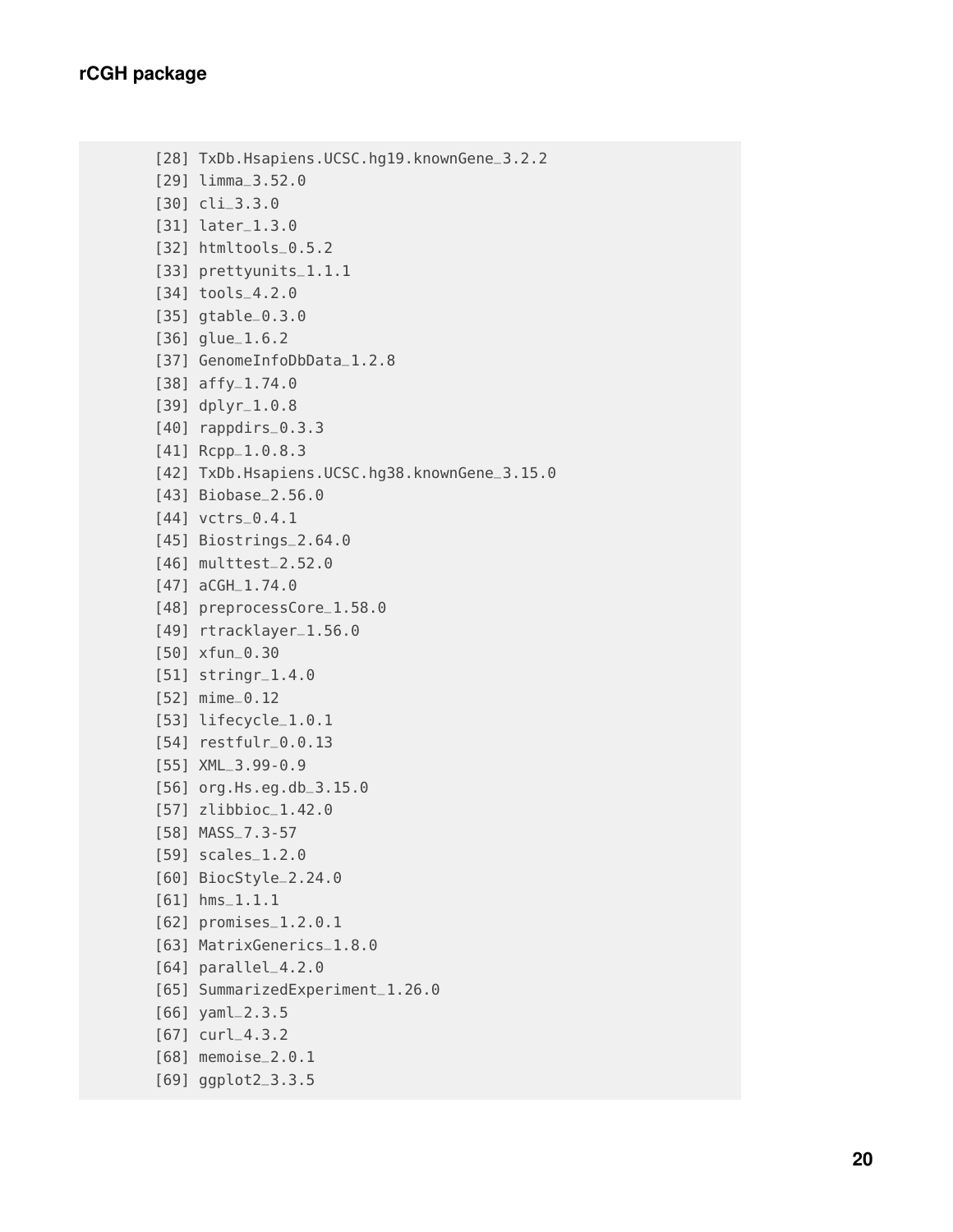```
[70] biomaRt
_2.52.0
 [71] stringi_1.7.6
 [72] RSQLite
_2.2.12
 [73] highr
_0.9
 [74] S4Vectors
_0.34.0
 [75] BiocIO_1.6.0
 [76] GenomicFeatures
_1.48.0
 [77] BiocGenerics
_0.42.0
 [78] filelock
_1.0.2
 [79] BiocParallel_1.30.0
 [80] GenomeInfoDb_1.32.0
 [81] rlang_1.0.2
 [82] pkgconfig
_2.0.3
 [83] bitops_1.0-7
 [84] matrixStats_0.62.0
 [85] evaluate
_0.15
 [86] lattice
_0.20-45
 [87] purrr
_0.3.4
 [88] labeling
_0.4.2
 [89] GenomicAlignments
_1.32.0
 [90] bit
_4.0.4
 [91] tidyselect
_1.1.2
 [92] plyr_1.8.7
 [93] magrittr
_2.0.3
 [94] R6
_2.5.1
 [95] magick
_2.7.3
 [96] IRanges
_2.30.0
 [97] generics
_0.1.2
 [98] DelayedArray
_0.22.0
 [99] DBI
_1.1.2
[100] pillar_1.7.0
[101] survival
_3.3-1
[102] KEGGREST_1.36.0
[103] RCurl_1.98-1.6
[104] tibble_3.1.6
[105] crayon_1.5.1
[106] utf8_1.2.2
[107] BiocFileCache_2.4.0
[108] rmarkdown_2.14
[109] progress_1.2.2
[110] grid
_4.2.0
[111] blob_1.2.3
```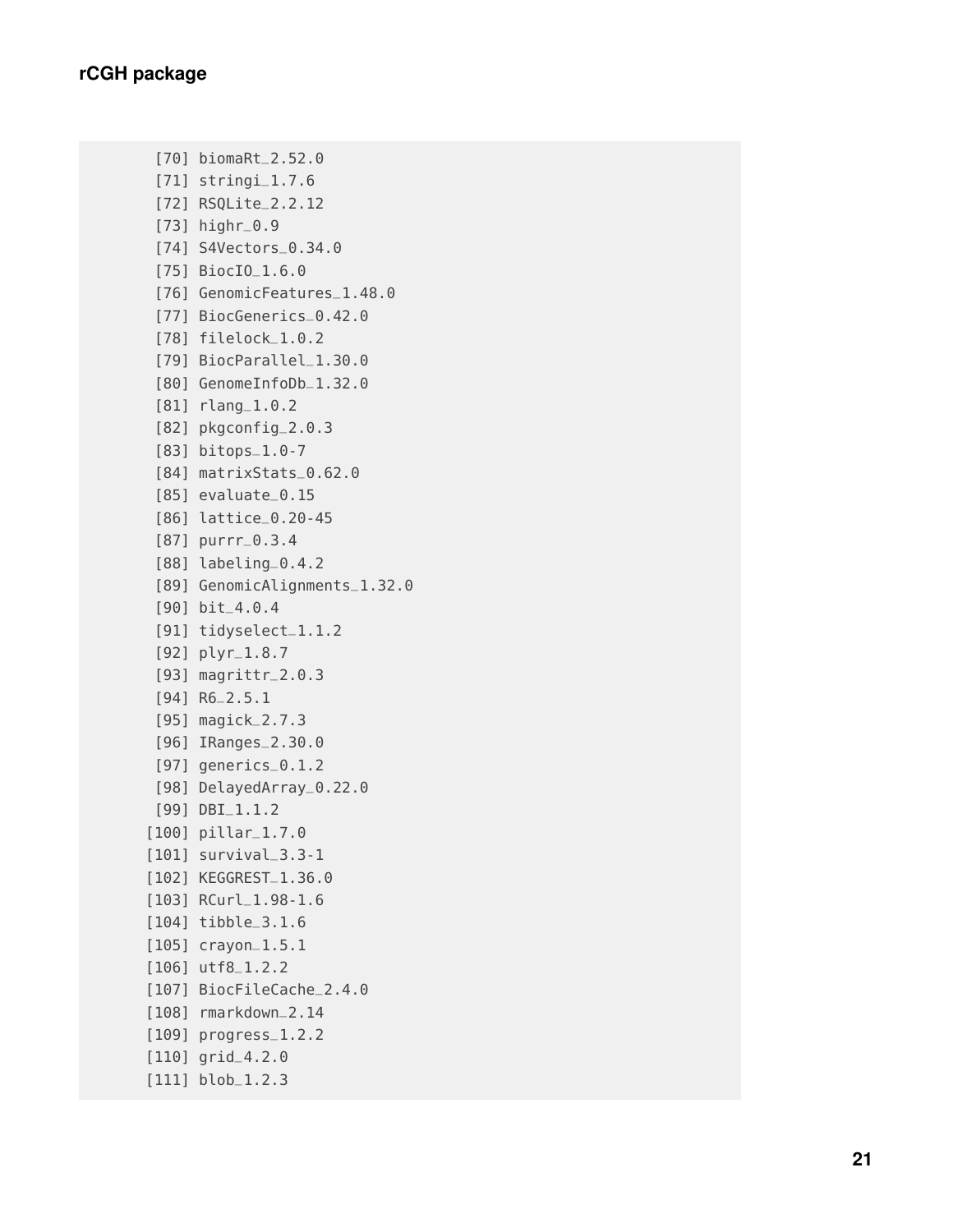[112] digest\_0.6.29 [113] xtable\_1.8-4 [114] httpuv\_1.6.5 [115] stats4\_4.2.0 [116] munsell\_0.5.0